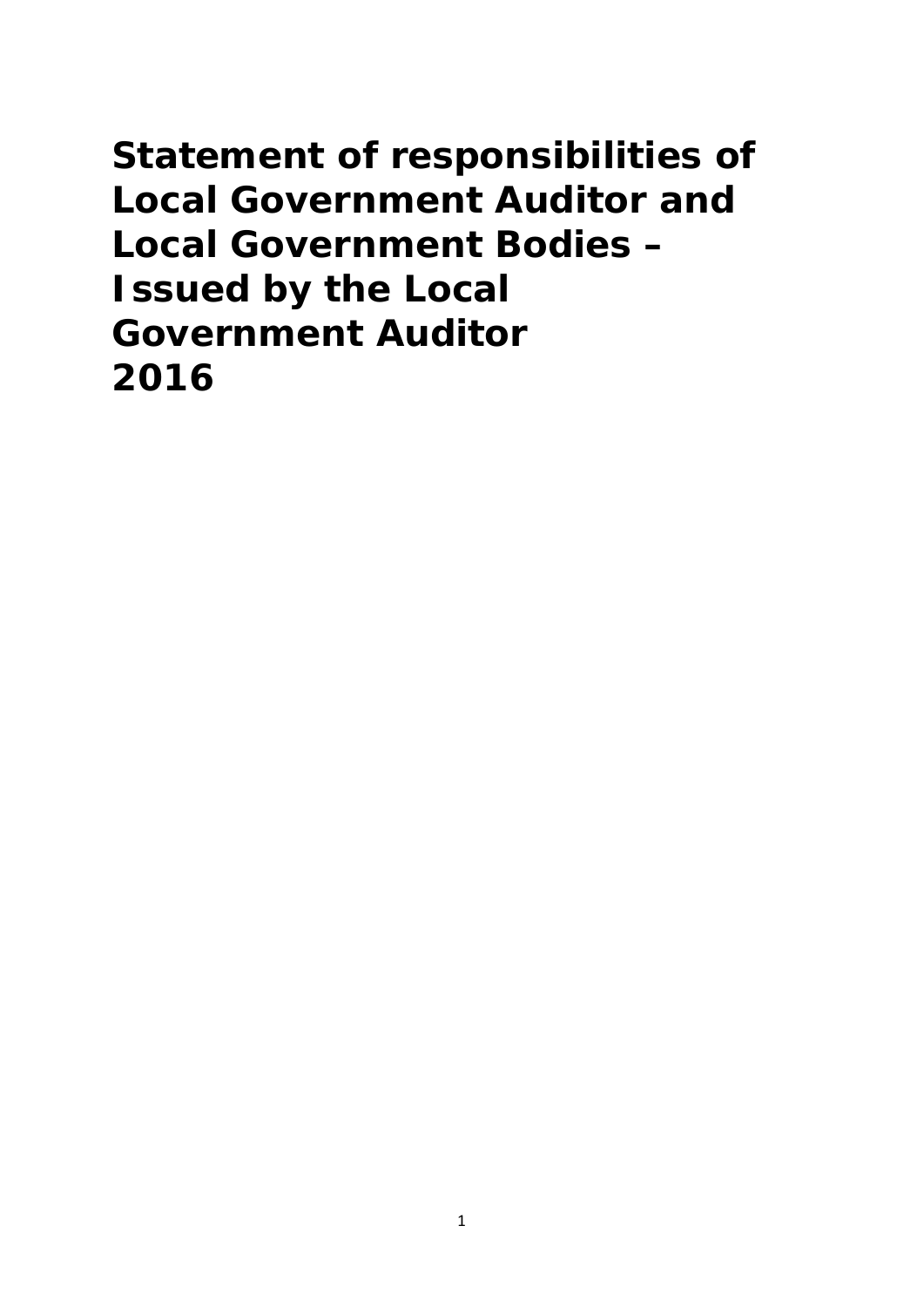# **Contents**

| Responsibilities in relation to arrangements for securing economy, efficiency and effectiveness  12 |  |
|-----------------------------------------------------------------------------------------------------|--|
|                                                                                                     |  |
| Reporting the results of financial statement and proper arrangements audit work  15                 |  |
|                                                                                                     |  |
| Responsibilities in relation to the performance improvement audits and assessments  17              |  |
| Reporting the results of performance improvement audit and assessment work 20                       |  |
|                                                                                                     |  |
|                                                                                                     |  |
|                                                                                                     |  |
|                                                                                                     |  |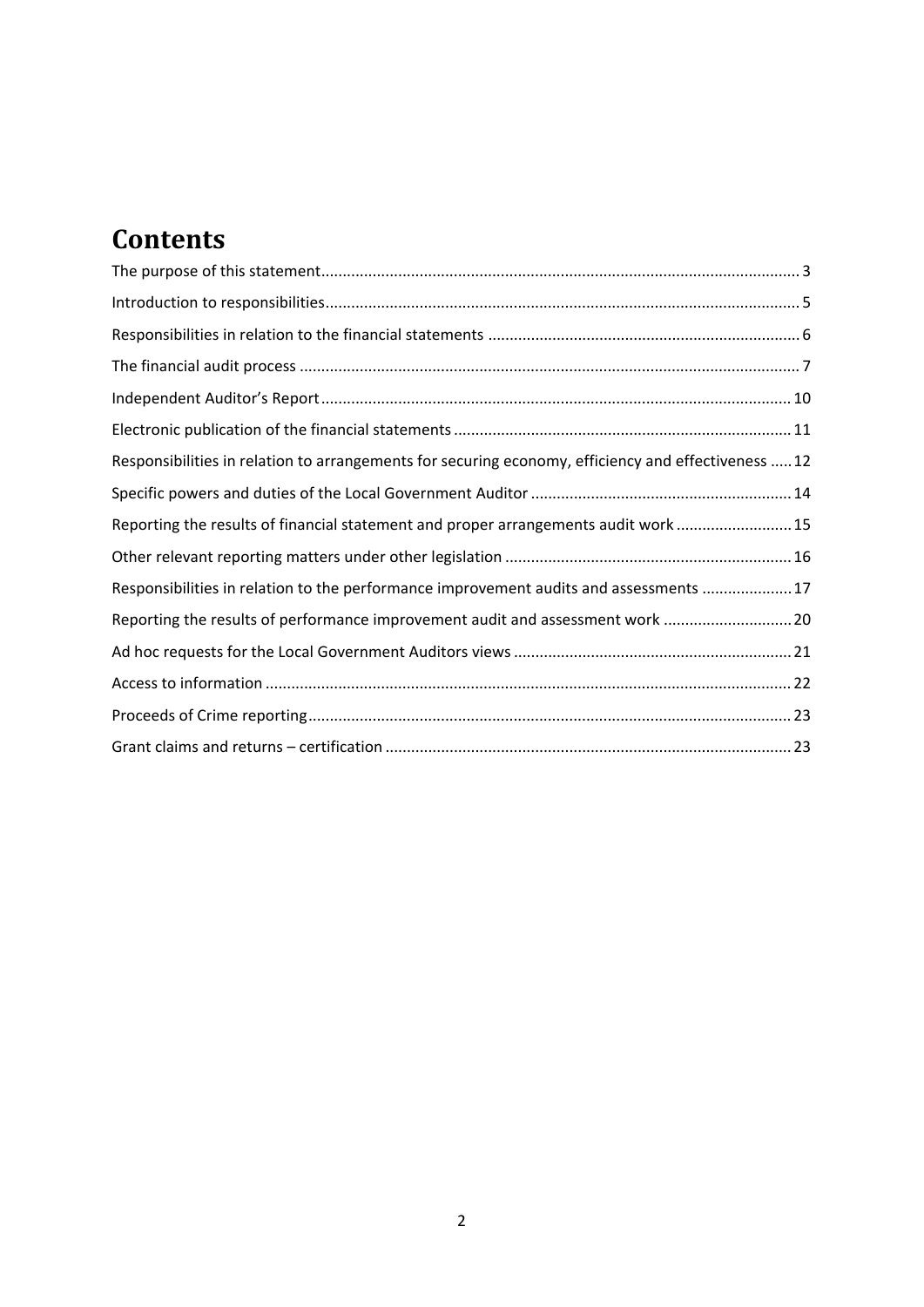## **The purpose of this statement**

- 1 The Department with regulatory responsibility (the Department)<sup>1</sup> has, with the consent of the Comptroller and Auditor General (the C&AG) for Northern Ireland, designated a member of the staff of the Northern Ireland Audit Office (NIAO) as the Local Government Auditor<sup>2</sup>.
- 2 The Local Government Auditor may make arrangements with the C&AG for members of the staff of the NIAO to assist in the performance of his/her functions.
- 3 The Local Government Auditor is responsible for preparing a Code of Audit Practice (the Code) every five years, which prescribes the way in which he/she, as the auditor of local government bodies, carries out his/her functions. The current Code was approved by resolution of the Northern Ireland Assembly on 14 March 2016.
- 4 This statement is aligned to the current Code and serves as the formal terms of engagement between the Local Government Auditor and local government bodies (see paragraph 5). It summarises where the different responsibilities of the Local Government Auditor and of the local government bodies begin and end, and what is expected of both parties. It relates to the full programme of work performed during a financial year:
	- financial statement audits;
	- proper arrangement audits;
	- improvement audits and assessments (applicable to councils only);
	- any other work required relating to specific powers or duties under the Local Government (Northern Ireland) Order 2005 (the Order);and
	- grant certification.

 1 The Department for Communities

<sup>2</sup> Local Government (Northern Ireland) Order 2005,as amended by the Local Government Act (Northern Ireland)2014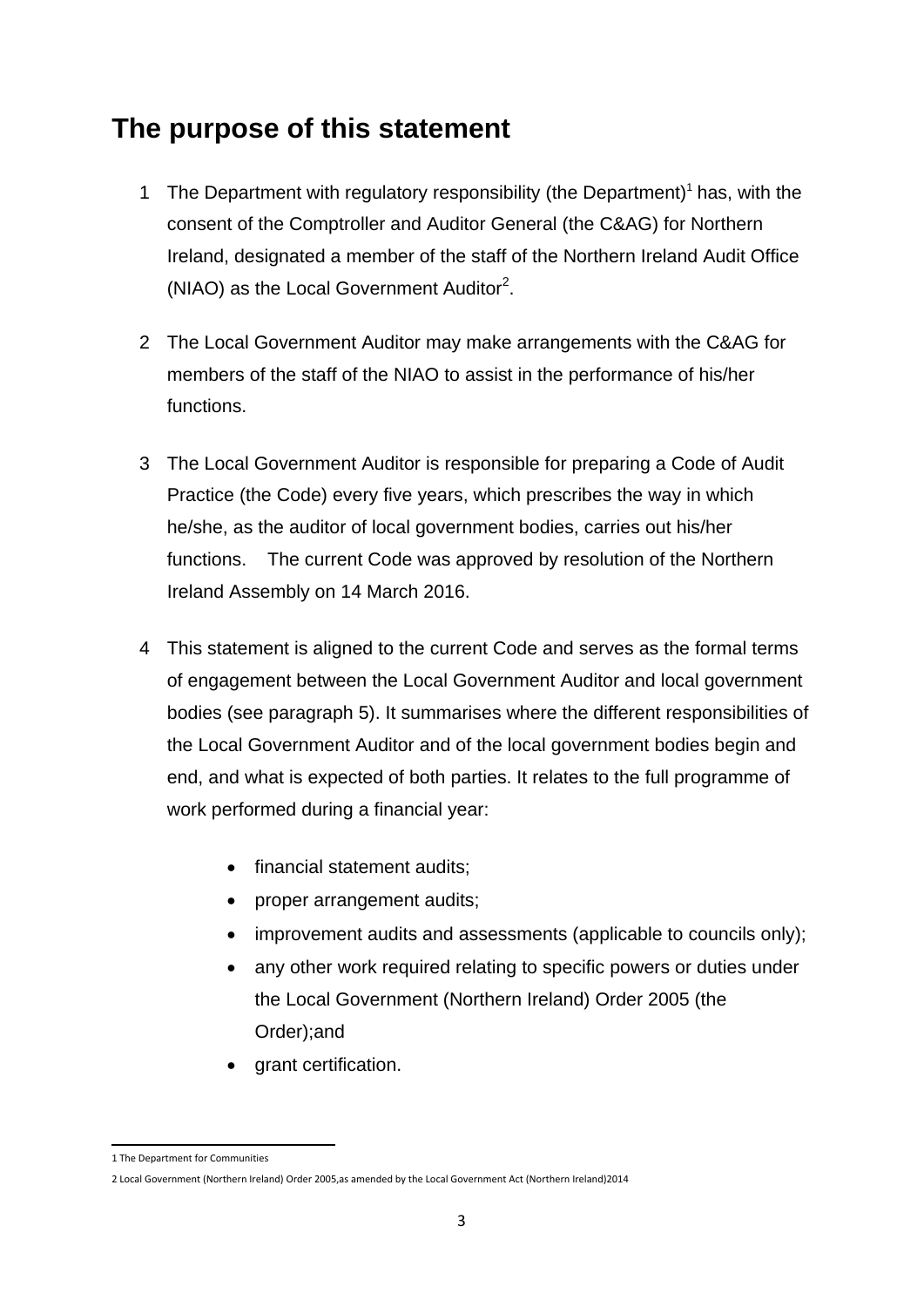- 5 Throughout this statement, the term 'local government body' is used to refer to all local government bodies, which include district councils and joint committees. In the case of district councils the term covers both the members of the local government body (elected members) and its management (the senior officers).
- 6 A small number of local bodies are classified as 'small local government bodies' and are defined in the Local Government (Accounts and Audit) Regulations Northern Ireland 2015 and relevant directions from the Department. The work of the Local Government Auditor has been tailored to meet their needs proportionately.
- 7 The responsibilities of the Local Government Auditor are defined in statute principally the Order and the Local Government (Northern Ireland) Act  $2014<sup>3</sup>$ (the Act). Nothing in this statement is intended to limit or extend those responsibilities. In particular, local government bodies should note that, because the Local Government Auditor must not prejudice his/her independence of the local government body, the audit role does not include providing financial, performance improvement, legal advice or consultancy to the local government body.
- 8 The Local Government Auditor may refer to this statement in audit planning documents, annual audit letters, reports and other audit outputs.

 $3$  The Local Government Auditor is also the independent external auditor of the financial statements of Northern Ireland Local Government Officers' Superannuation Committee under Local Government Pension Scheme (Administration) Regulations (Northern Ireland) 2009. However, under legislation this is not a local government body and is treated, from an audit perspective, as a non departmental public body. This statement is therefore not applicable to this body.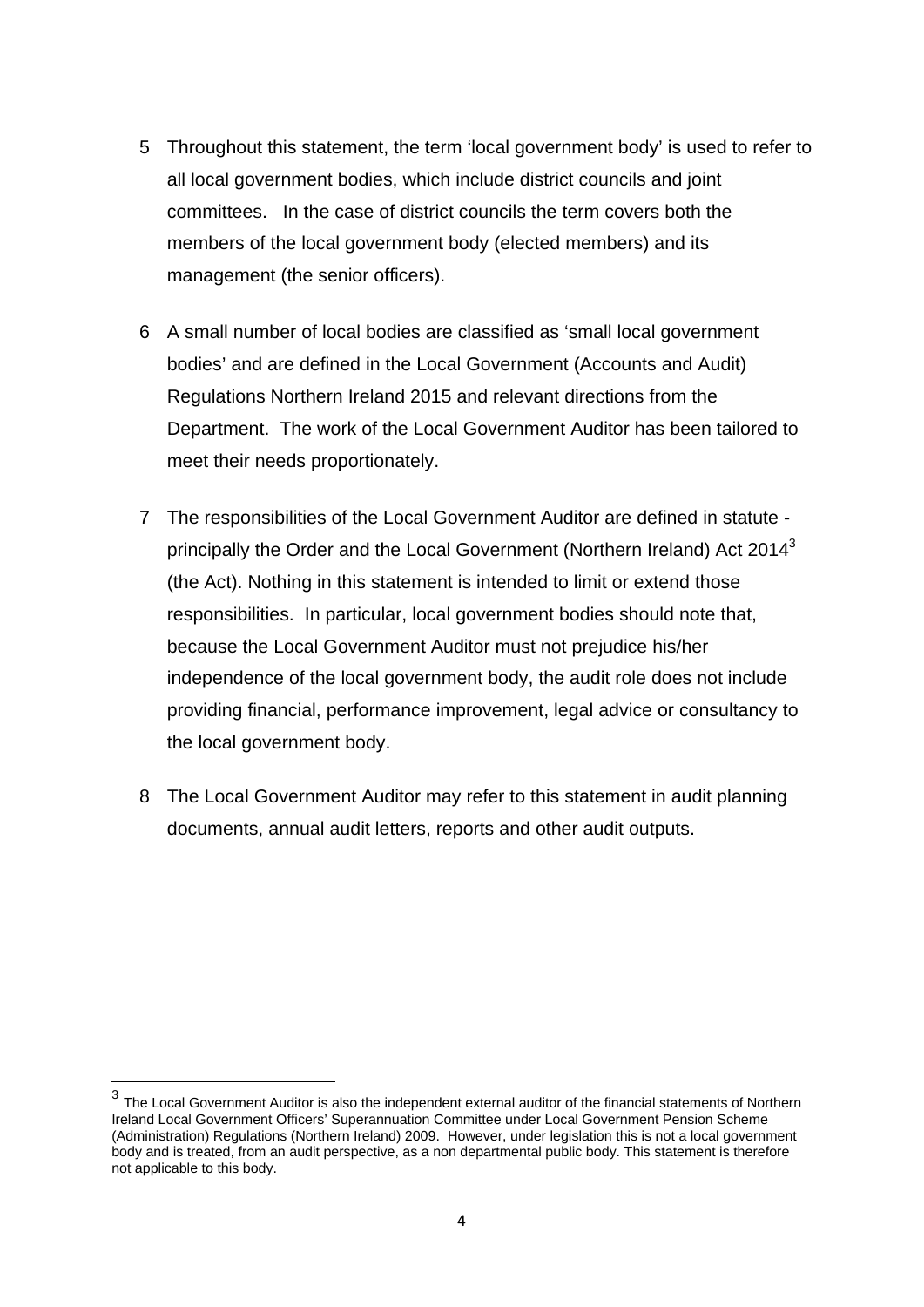# **Introduction to responsibilities**

- 9 Those responsible for the conduct of public business and for spending public money are required to ensure that public business is conducted in accordance with the law and proper standards, and that public money is safeguarded, properly accounted for, and used economically, efficiently and effectively.
- 10 In discharging these responsibilities, local government bodies are responsible for putting in place proper arrangements for the governance of their affairs and the stewardship of the resources at their disposal. They are also required to report on their arrangements in their published Annual Governance Statement.
- 11 Some local government bodies (i.e. councils) have an additional duty to make arrangements to secure continuous improvement in the exercise of their functions. They are also required to publish information in relation to their improvement planning and a self assessment of their performance in relation to their improvement duties.
- 12 In carrying out the programme of audit work the Local Government Auditor and his/her support staff<sup>4</sup> (collectively referred to as auditors) will:
	- plan and manage the audits in a timely, professional and efficient manner;
	- plan to complete work within agreed deadlines;

- maintain close liaison with the local government body; and
- provide appropriate and adequate resources and assign responsibilities to staff with the relevant expertise and experience.
- 13 In meeting their responsibilities, auditors will obtain representations from management, both orally and in writing, on specific aspects of the audits.
- 14 Where private audit firms are appointed, they will undertake the detailed work to support the Local Government Auditor's financial audit opinion. On a dayto-day basis the financial audit will be managed by the private audit firm and

 $<sup>4</sup>$  Support staff include employees of the Northern Ireland Audit Office as well as contracted private audit firms</sup> who may carry out audit work on behalf of the Local Government Auditor.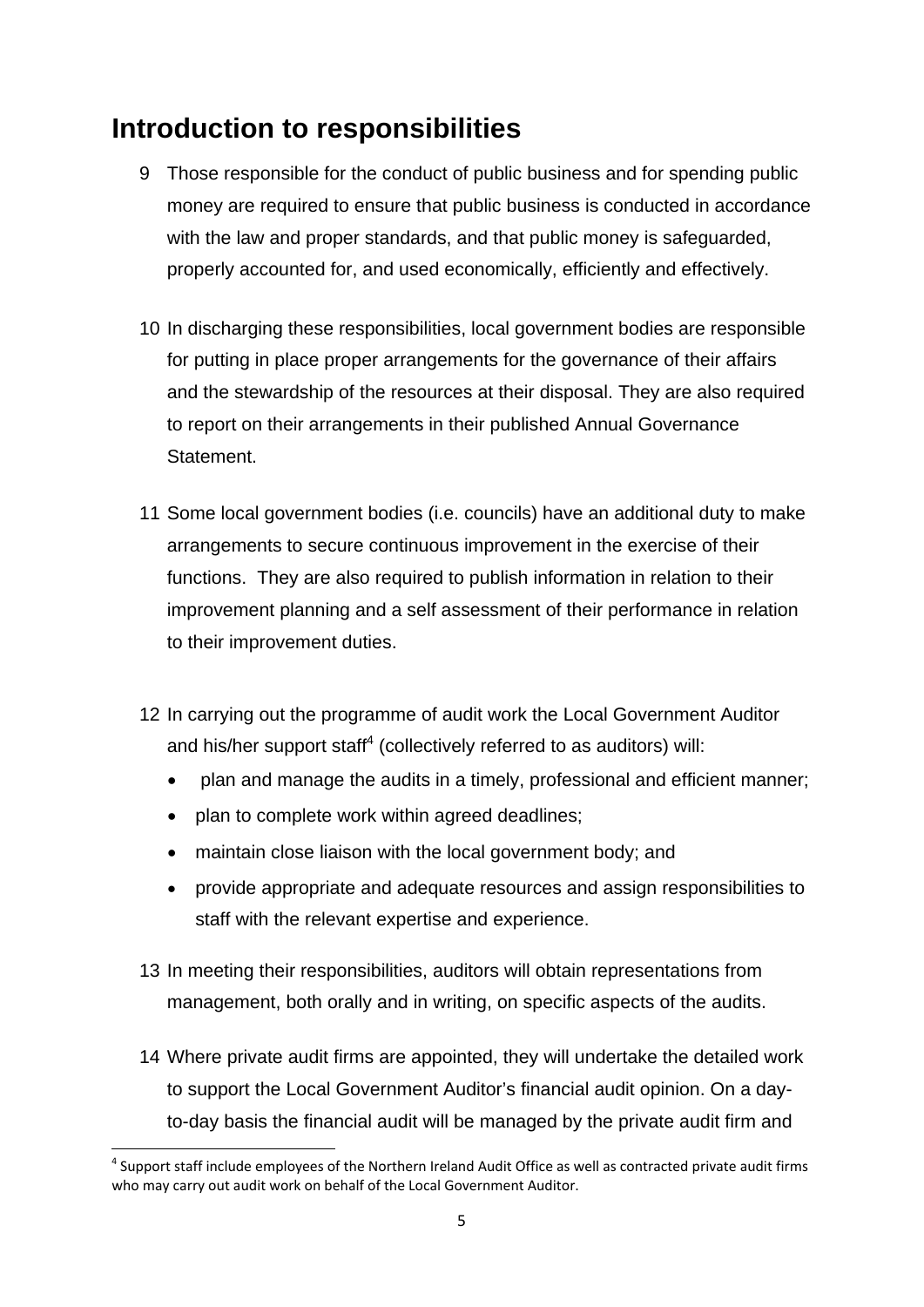all audit work will be completed by their staff, under the direction of the NIAO. The responsibility for recommending the form of audit opinion to the Local Government Auditor shall be retained by staff of the NIAO.

# **Responsibilities in relation to the financial statements**

- 15 The financial statements are an essential means by which a local government body accounts for its stewardship of the resources at its disposal and its financial performance in the use of those resources.
- 16 A local government body has statutory responsibility for ensuring that:
	- financial management is adequate and effective;
	- it has a sound system of internal control which facilitates the effective exercise of its functions to ensure the regularity and lawfulness of transactions;
	- proper accounting records are maintained;
	- accounting practices comply with any relevant regulations and Departmental guidance; and
	- its financial statements are prepared in accordance with regulations, proper accounting practices and in the form directed by the Department.
- 17 A local government body is also responsible for preparing and publishing with its financial statements an Annual Governance Statement, prepared in accordance with proper practice.
- 18 In preparing its financial statements, the Local Government Auditor expects that local government bodies will:
	- prepare realistic plans for the preparation of its financial statements that include clear targets and achievable timetables;
	- assign responsibilities clearly to staff with the appropriate expertise and experience;
	- provide necessary resources to enable delivery of the plan;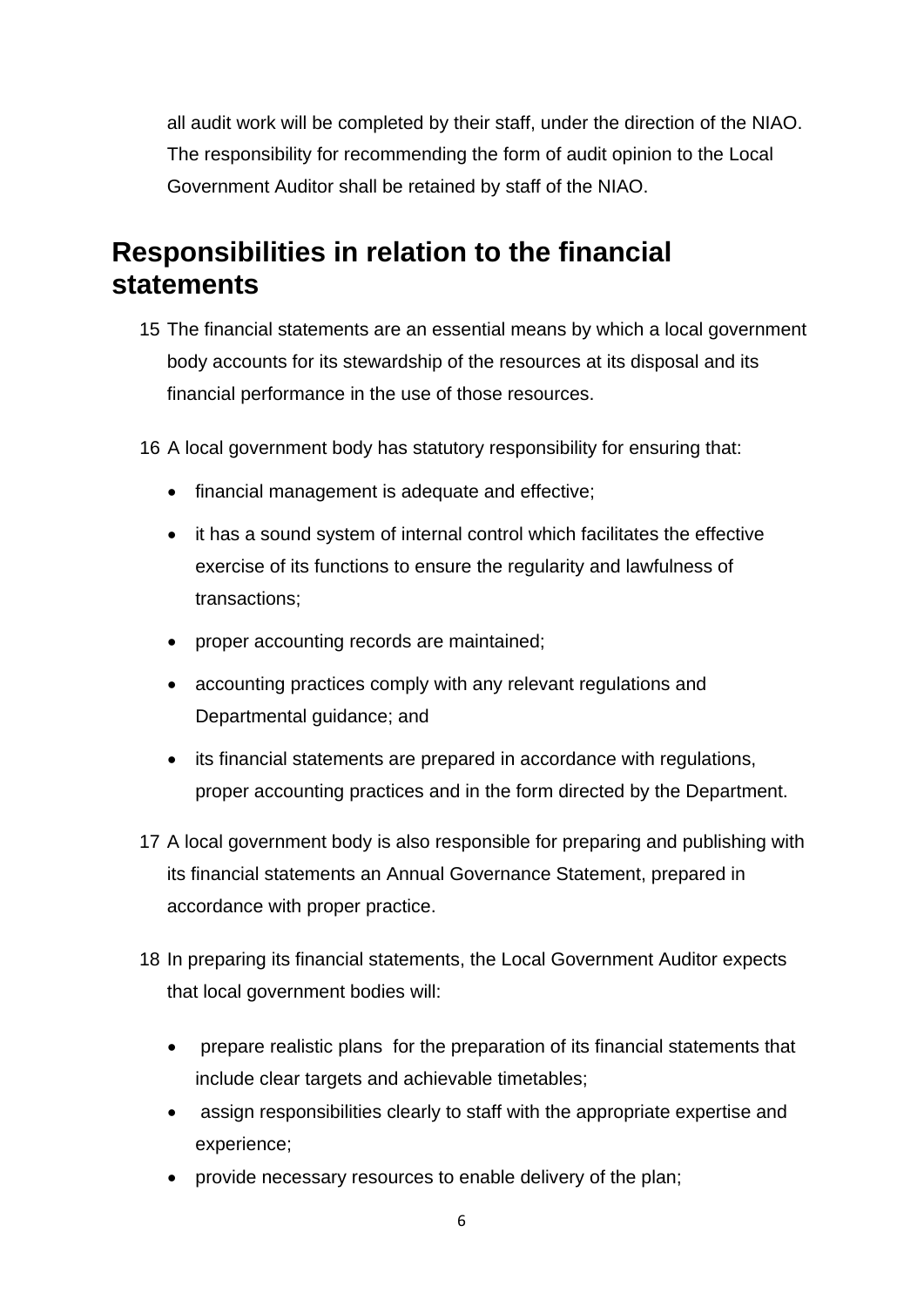- ensure that senior management monitors, supervises and reviews work to meet agreed standards and deadlines;
- ensure that a senior individual at top management level personally reviews and approves the financial statements of accounts before presentation to the auditor; and
- maintain adequate documentation in support of the financial statements and, at the start of the audit, provide a complete set of working papers that provide an adequate explanation of the entries in those financial statements.
- 19 If draft financial statements and working papers of appropriate quality are not available at the agreed start date of the audit, the Local Government Auditor may not be able to commence the audit as planned and consequently may not be able to meet the planned audit timetable.
- 20 The audit fee is calculated on the basis that the draft financial statements and detailed working papers are provided to an agreed timetable, are of an acceptable standard and that the relevant council officers are available. If information is not provided to this timetable, is provided to an unacceptable standard, or officers are unavailable, the NIAO will incur additional costs in carrying out any extra work that is necessary. These additional costs are borne by the local government body.
- 21 In carrying out their responsibilities in relation to the financial statements auditors should comply with auditing standards, other relevant guidance issued by the Financial Reporting Council and the NIAO on behalf of the Local Government Auditor as well as the Code.

### **The financial audit process**

22 Auditors plan and perform their audit in compliance with the above requirements (see paragraph 21) and with relevant quality control standards. Their work is based on their assessment of risk, is proportionate and designed to meet the Local Government Auditor's statutory responsibilities,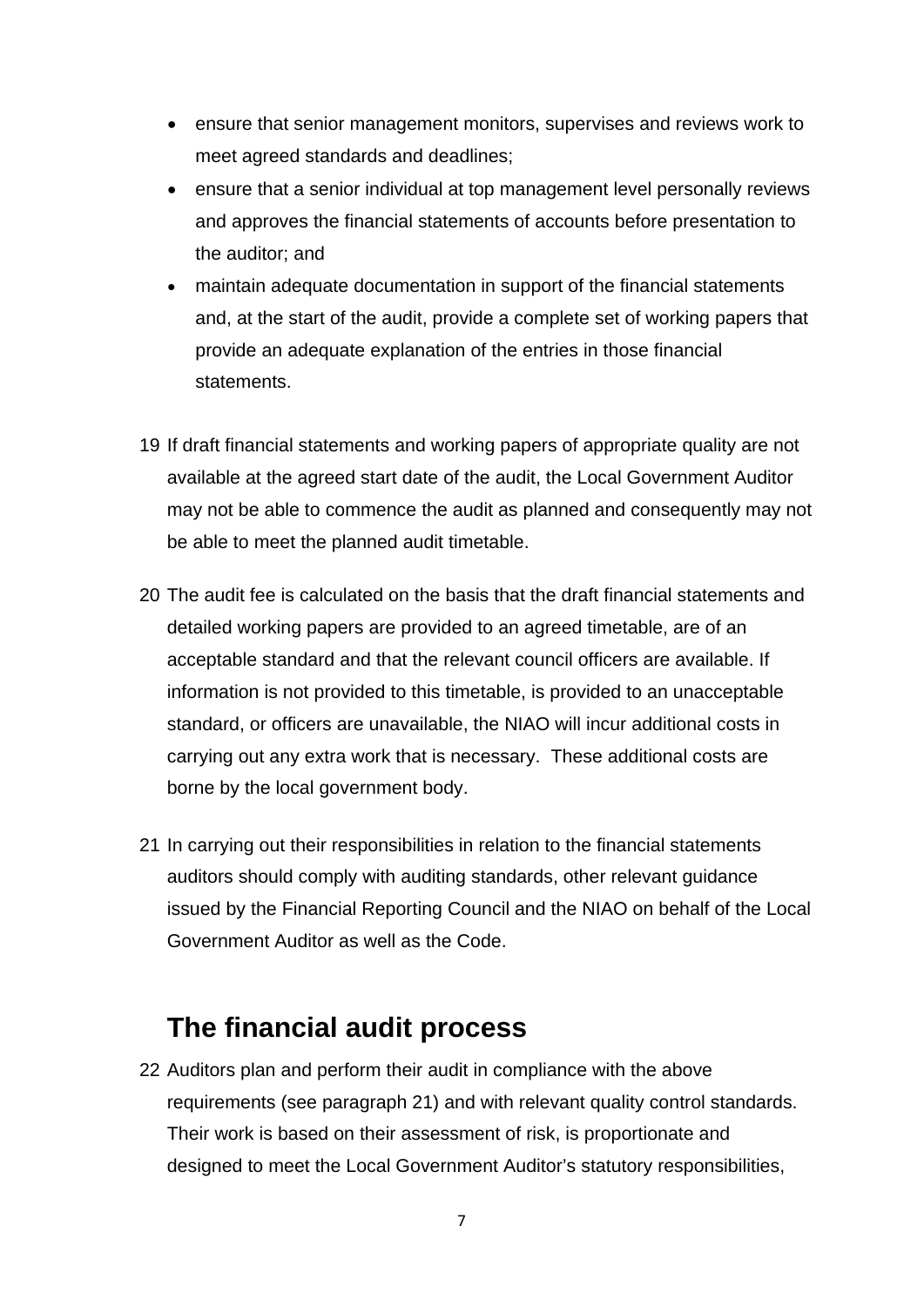applying the auditors' professional judgement to tailor their work to the circumstances in place at the local government body and the audit risks to which they give rise. The auditors conduct their work economically, efficiently and effectively, and in as timely a way as possible.

- 23 Auditors plan their audit so that they have a reasonable expectation of detecting material misstatements in the financial statements or accounting records (including those resulting from fraud, error or non-compliance with laws or regulations), but this examination should not be relied upon to disclose all such material misstatements as may exist. Due to the test nature and other inherent limitations of a financial audit there is an unavoidable risk that some material misstatement may remain undiscovered.
- 24 Auditors will examine selected transactions and balances on a test basis and assess the significant estimates and judgements made by the local government body in preparing the financial statements. In carrying out their work, the auditors exercise professional scepticism. They obtain and document such information and explanations as they consider necessary to provide sufficient, appropriate evidence in support of their judgements, which will be used by the Local Government Auditor to form his/her opinions.
- 25 Auditors evaluate significant financial systems, and associated internal financial controls for the purpose of supporting the Local Government Auditor's opinion on the financial statements (see paragraph 34). However, they do not provide assurance to the local government bodies on the operational effectiveness of specific systems and controls or their wider system of internal control. Where auditors identify any weaknesses in such systems and controls, they will be brought to the attention of the local government body, but auditors cannot be expected to identify all weaknesses that may exist.
- 26 The auditors work on internal control will not be sufficient to enable the Local Government Auditor to express any assurance on whether or not an audited body's internal controls are effective. The financial statement audit cannot be

8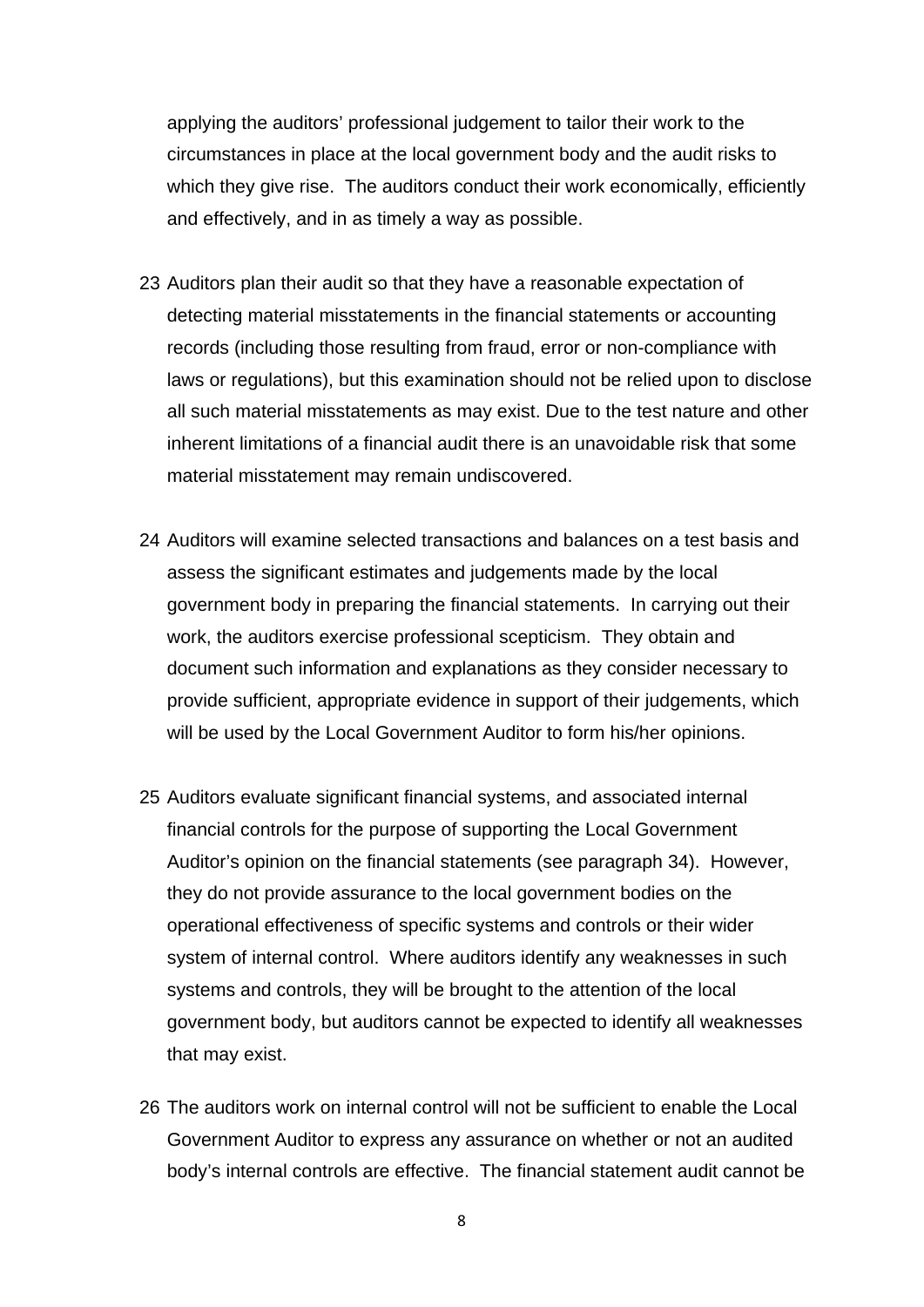relied upon to draw to attention all matters that may be relevant as to whether or not the system of internal control is effective.

- 27 As part of the audit process auditors will request from management written representations on matters material to the financial statements where other sufficient appropriate evidence cannot reasonably be expected to exist, and where management may have made certain oral representations (Letter of Representation).
- 28 Auditors shall obtain an understanding of internal audit to identify and assess the risks of material misstatement of the financial statements. Auditors will assess the internal audit function when this is relevant to the risk assessment and, where we intend to use specific audit work, they will evaluate and perform audit procedures on that work to confirm its adequacy for their purposes. Taking assurance from the work of internal audit may not always be appropriate for the purposes of the audit of the financial statements.
- 29 Where auditors take assurance from the work of another auditor, they will consider how the work of the other auditor will affect the audit. They shall consider the professional competence of the other auditor in the context of the engagement and perform procedures to obtain sufficient evidence that the work of the other auditor is adequate for their purposes.
- 30 Where auditors judge that it is appropriate to use the work of an expert they will:
	- obtain sufficient appropriate audit evidence that such work is adequate for the purposes of the audit;
	- evaluate the professional competence of the expert;
	- evaluate the objectivity of the expert;
	- ensure that the scope of the work of the expert is adequate for their purposes; and
	- evaluate the appropriateness of the expert's work as audit evidence regarding the assertions being considered.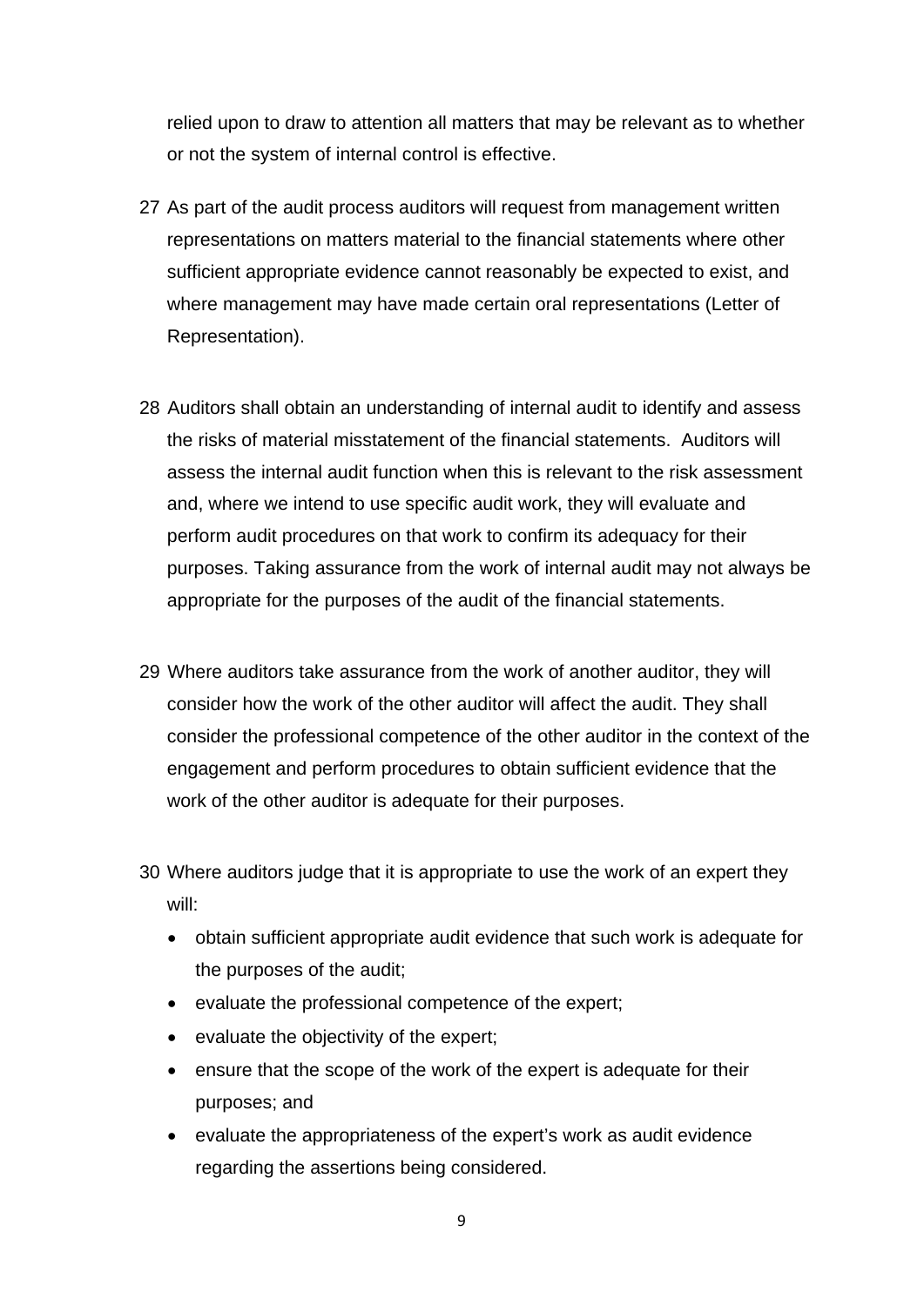- 31 Auditors review whether the Annual Governance Statement has been presented in accordance with relevant requirements and reports if it does not meet these requirements or if it is misleading or inconsistent with other information of which they are aware. In doing so auditors take into account their knowledge of the local government body gained through their work in relation to the audit of the financial statements' through their work in relation to the body's arrangements for securing economy, efficiency and effectiveness in the use of its resources and through performance improvement work.
- 32 The Local Government Auditor is not required to consider whether the Annual Governance Statement covers all financial risks and controls, nor is he/she required to form a formal opinion on the effectiveness of the local government body's corporate governance procedures or risk and control procedures.
- 33 The Local Government Auditor also reviews for consistency other information that is published by the local government body alongside financial statements. If there is a concern over the consistency of any such information the Local Government Auditor will report this to those charged with governance.
- 34 At the conclusion of the audit of the financial statements, the Local Government Auditor gives his/her opinion as set out in Chapter 2 of the Code.

#### **Independent auditor's report**

- 35 The Local Government Auditor will provide an audit report which will contain an opinion on whether the local government body's financial statements:
	- give a true and fair view, in accordance with relevant legal and statutory requirements and the Code of Practice on Local Authority Accounting in the United Kingdom, of the financial position of the local government body and its expenditure and income for the year in question; and
	- have been properly prepared in accordance with relevant regulations and the Department's directions issued thereunder.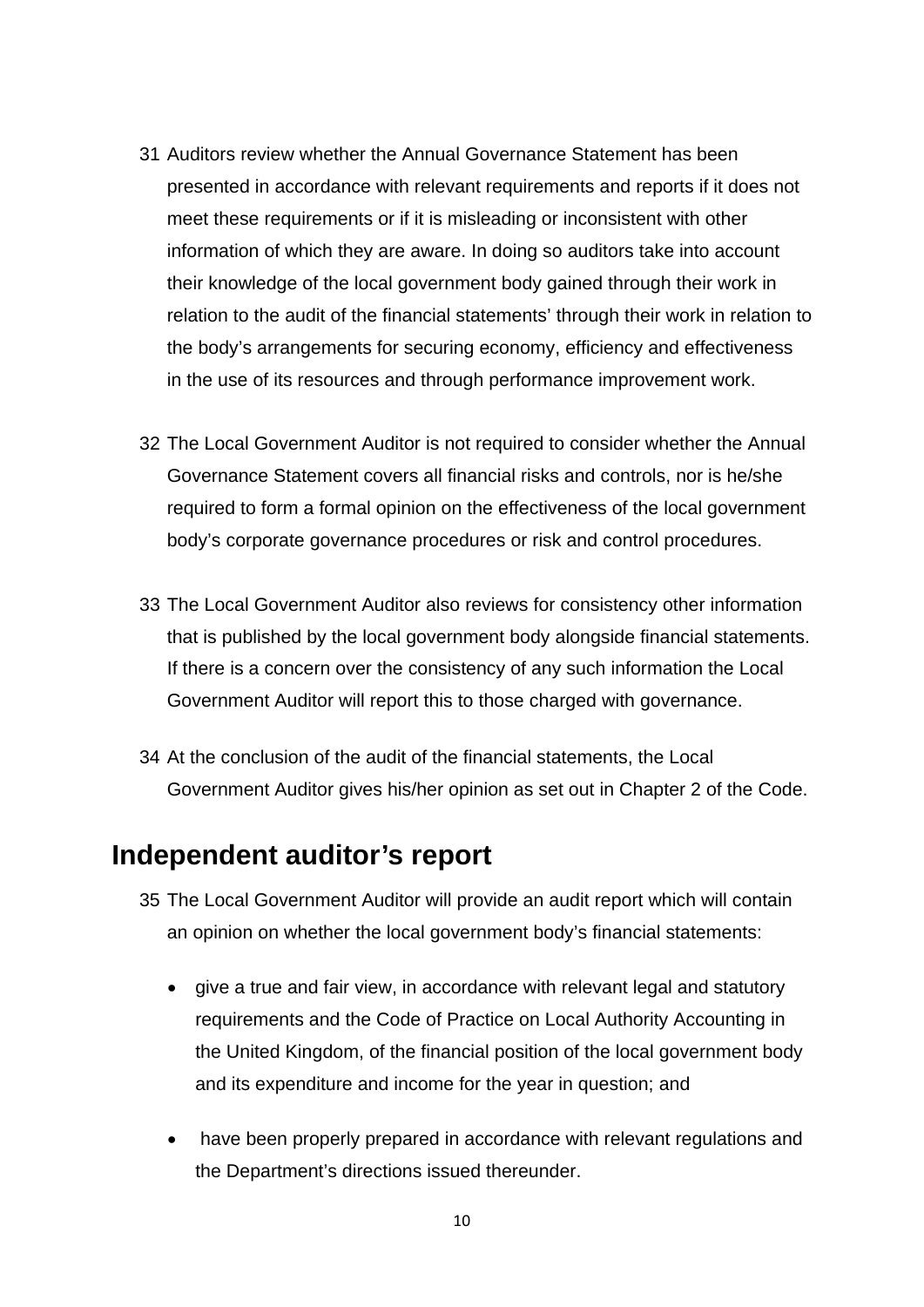- 36 The Local Government Auditor may also provide an opinion on whether other information published together with the audited financial statements is consistent with the financial statements, for example, an explanatory foreword. In addition, the Local Government Auditor can report the following matters by exception:
	- If the Annual Governance Statement does not reflect compliance with proper practices, as required by the Department.
	- Matters reported in the public interest under Article 9 of the Order.
	- Any recommendations made to the audited body under Article 12 of the Order.
	- Application to the High Court for a declaration that an item of account is contrary to law under Article 19 of the Order.
	- Certification of a loss caused by a failure to account or wilful misconduct under Article 20 of the Order.
	- Application for judicial review under Article 21 of the Order.

### **Electronic publication of the financial statements**

- 37 Where the local government body publishes its financial statements electronically, it is responsible for ensuring that the publication presents accurately the financial statements and the Local Government Auditor's report on those financial statements. This responsibility also applies to the presentation of any financial information published in respect of prior periods.
- 38 The Local Government Auditor's report on the financial statements should not be reproduced or referred to electronically without the Local Government Auditor's written consent.
- 39 The examination of the controls over the electronic publication of local government statement of accounts is beyond the scope of the financial statement audit and the Local Government Auditor can not be held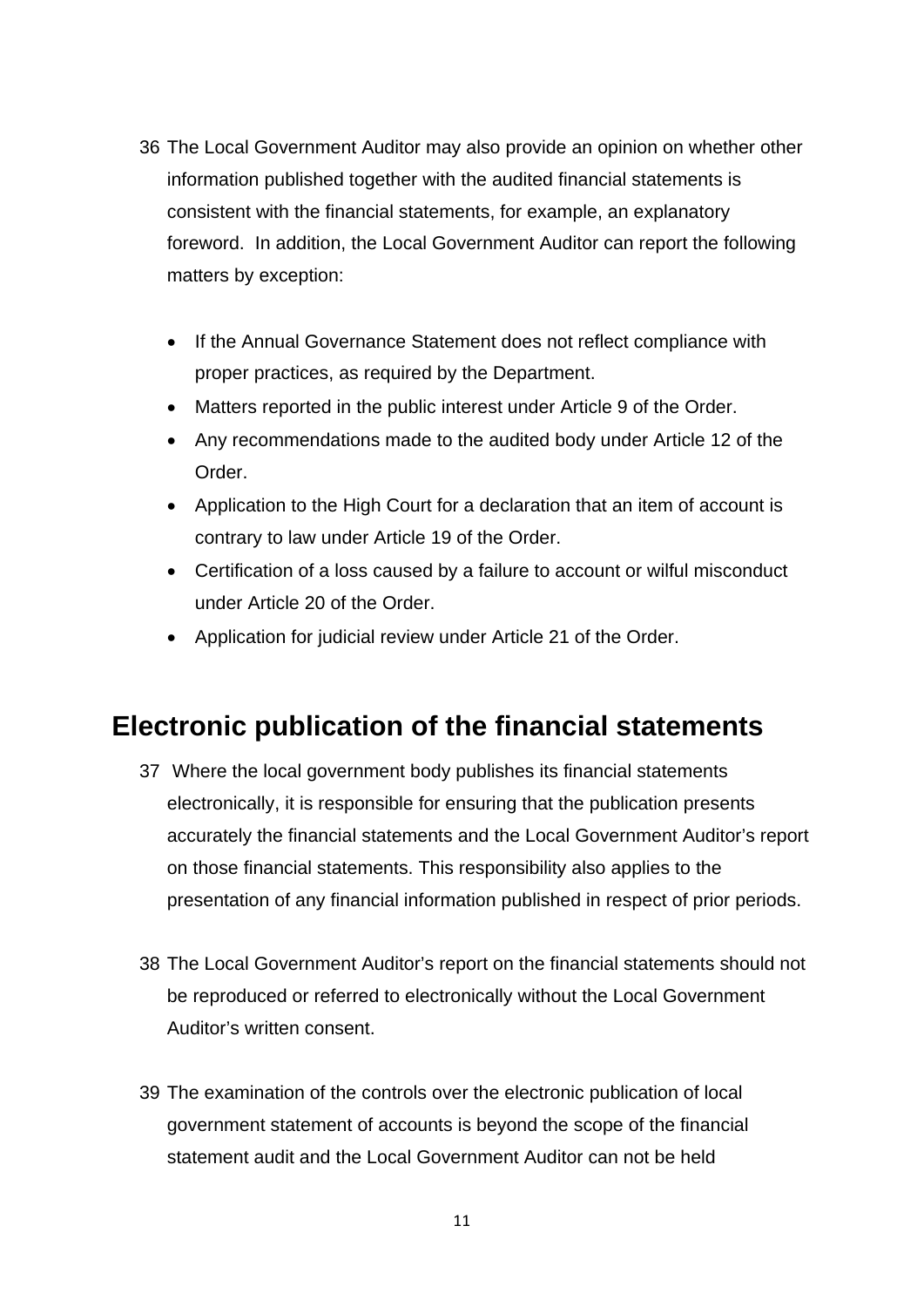responsible for changes made to local government information after the initial publication of the statement of accounts and the Local Government Auditor's report.

### **Responsibilities in relation to arrangements for securing economy, efficiency and effectiveness**

- 40 It is the responsibility of the local government body to put in place proper arrangements to secure economy, efficiency and effectiveness in its use of resources. Local government bodies are required to maintain an effective system of internal control that supports the achievement of their policies, aims and objectives whilst safeguarding and securing value for money from the public funds at their disposal.
- 41 The local government body is responsible for reporting on these arrangements as part of its Annual Governance Statement.
- 42 Auditors have a responsibility to satisfy themselves that the local government body has put in place proper arrangements to secure economy, efficiency and effectiveness in its use of resources. In carrying out this work, the auditor is not required to satisfy themselves as to whether or not the local government body has actually achieved value for money during the reporting period.
- 43 In planning this work, auditors consider and assess the significant risks of giving a wrong conclusion on the local government body's arrangements for securing economy, efficiency and effectiveness. The auditor's assessment of what is significant is a matter of professional judgement and includes consideration of both the quantitative and qualitative aspects of the item or subject matter in question.
- 44 The auditors will take into account their knowledge of the relevant local government sector as a whole, and the local government body specifically, to identify any risks that, in the auditor's judgement, have the potential to cause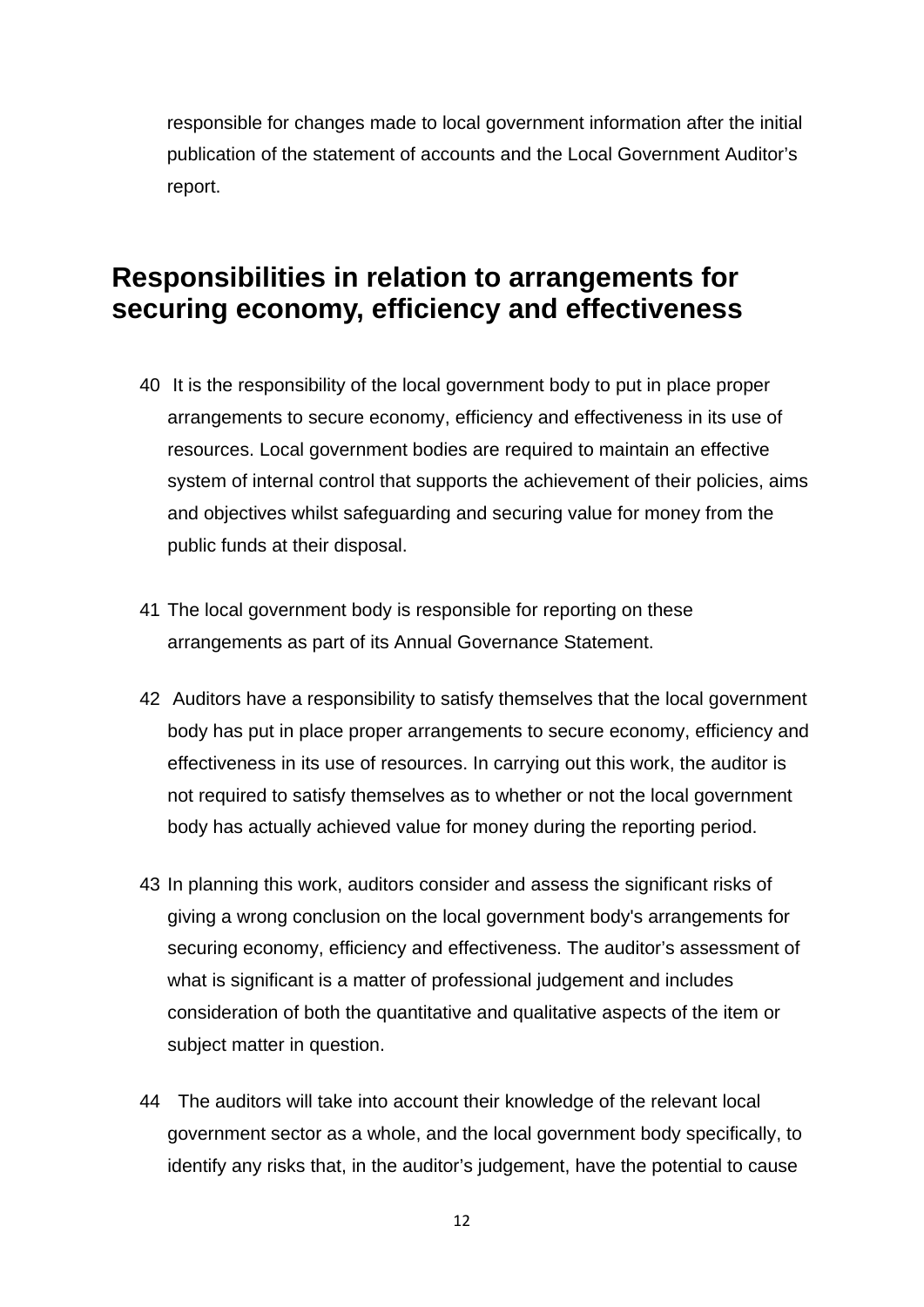the auditor to reach the wrong conclusion on the local government body's arrangements.

- 45 In assessing risks auditors have regard to:
	- the local government body's Annual Governance Statement and any additional reporting by the body on the arrangements it has in place to manage risks to the achievement of value for money through the economic, efficient and effective use of its resources;
	- evidence that the local government body's arrangements were in place during the reporting period;
	- evidence obtained from the auditor's other work including previous proper arrangements work, work completed as part of the audit of the financial statements, work completed as part of the performance improvement audits and assessments and the local government body's response to this work;
	- the work of third parties, where the results are relevant to the auditor's proper arrangement responsibilities. The auditor is not required to quality assure or re-perform the work of others and should rely on such work to the extent that, in their judgement, it is appropriate to do so; and
	- any other evidence source that the auditor regards as necessary to facilitate the performance of their statutory duties.
- 46 In reviewing the local government body's arrangements for securing economy, efficiency and effectiveness in its use of resources, it is not part of auditors' functions to question the merits of the policies of the local government body, but auditors may examine the arrangements by which policy decisions are reached and consider the effects of the implementation of policy. It is the responsibility of the local government body to decide whether and how to implement any recommendations made by auditors and, in making any recommendations, auditors must avoid giving any perception that they have any role in the decision-making arrangements of the local government body.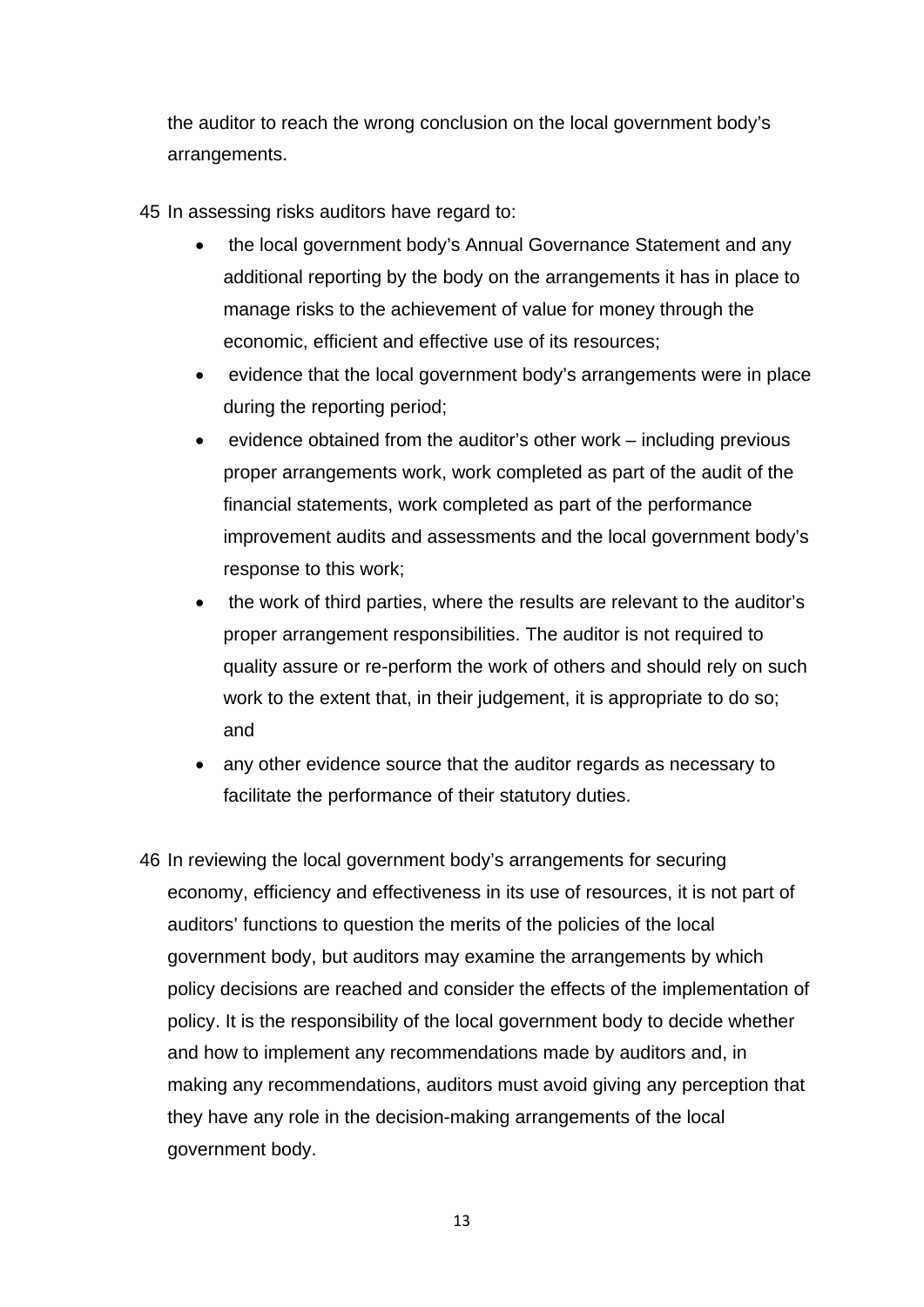- 47 The Local Government Auditor does not provide assurance to local government bodies on the operational effectiveness of specific aspects of their arrangements. Neither can the work of auditors be relied on to have identified every weakness or every opportunity for improvement. Local government bodies should consider auditors' conclusions and recommendations in their broader operational or other relevant context.
- 48 Audit work in relation to the local government body's arrangements to ensure that it promotes and demonstrates the principles and values of good governance does not remove the possibility that breaches of proper standards of financial conduct, or fraud and corruption, have occurred and remained undetected. Nor is it auditors' responsibility to prevent or detect breaches of proper standards of financial conduct, or fraud and corruption, although they are alert to the possibility and act promptly if grounds for suspicion come to their notice.
- 49 At the conclusion of the audit, the Local Government Auditor provides a conclusion within an Annual Audit Letter (see paragraph 45) as to whether he/she is satisfied that the local government body has (or has not) put in place proper arrangements to secure, value for money through economic, efficient and effective use of its resources for the relevant financial year.

### **Specific powers and duties of the Local Government Auditor**

- 50 In connection to the audit of the financial statements, the Local Government Auditor has specific powers and duties under the Order in relation to the following:
	- To consider whether, in the public interest, to report on any matter that comes to the attention of the auditor so that it may be considered by the body concerned or brought to the attention of the public (Article 9 of the Order).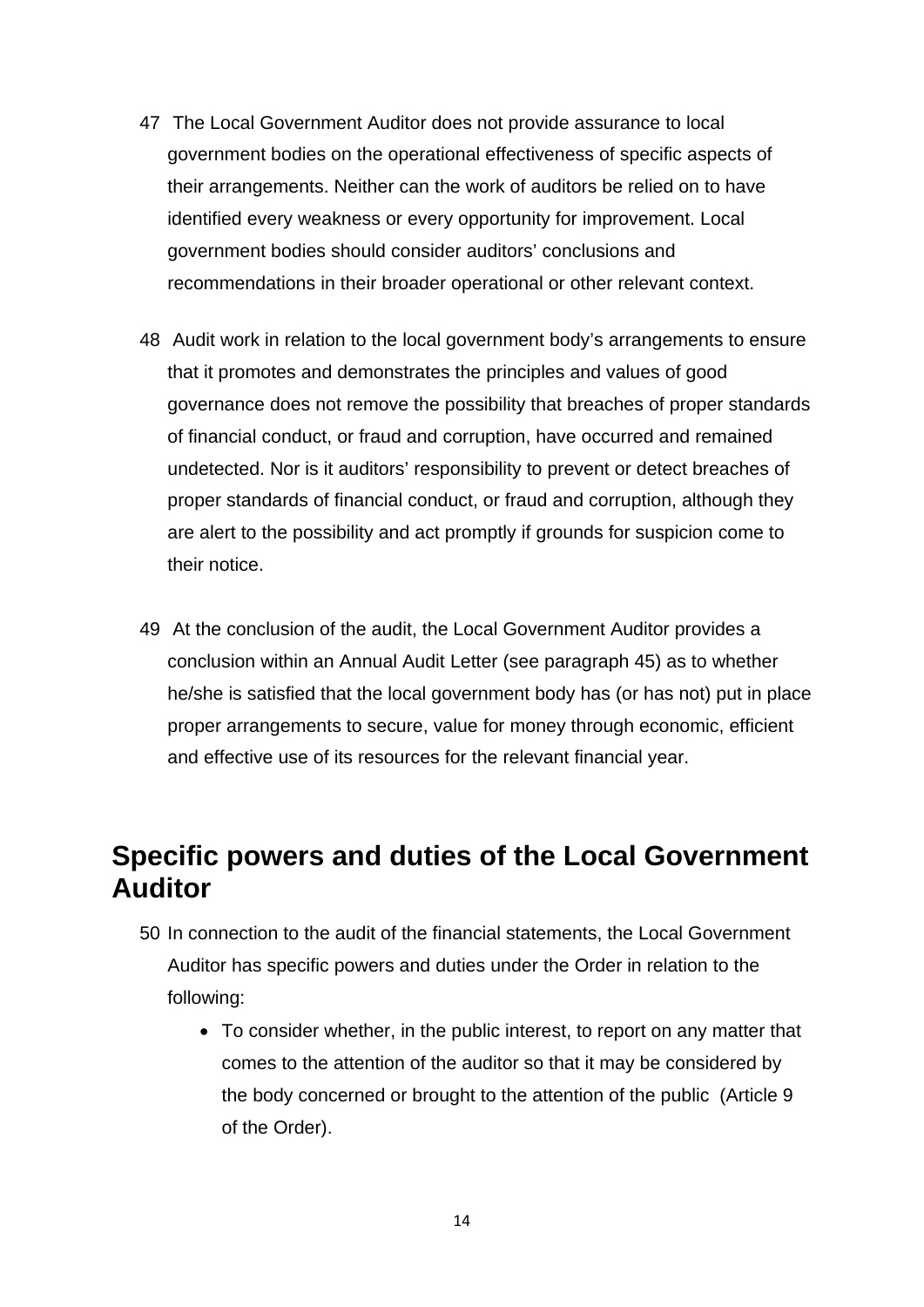- To consider whether a written recommendation should be made to the audited body requiring it to be considered and responded to publicly (Article 12 of the Order).
- To give interested persons the opportunity to raise questions with the Local Government Auditor about the accounts and for the Local Government Auditor to consider and decide upon objections received in relation to the accounts (Articles 17 and 18 of the Order).
- To consider whether to apply to the court for a declaration that an item of account is contrary to law (Article 19 of the Order).
- To consider whether there has been a loss or deficiency caused by a failure to account or wilful misconduct (Article 20 of the Order).
- To consider whether to make an application for judicial review (Article 21 of the Order).
- To perform an extraordinary audit of the accounts of any local government body if, at any time, it is directed by the Department. (Article 22 of the Order)
- 51 Fees arising in connection with the Local Government Auditor's exercise of these powers and duties, including costs relating to the appointment of legal or other advisers to the auditor are borne by the local government body.

## **Reporting the results of financial statement and proper arrangements audit work**

52 The Local Government Auditor provides:

- an audit planning document;
- oral and/or written reports or memoranda to officers and, where appropriate, members on the results of, or matters arising from, specific aspects of auditors' work;
- a report to those charged with governance, normally submitted to the audit committee, summarising the work of the Local Government Auditor;
- an audit report, including the Local Government Auditor's opinion on the financial statements;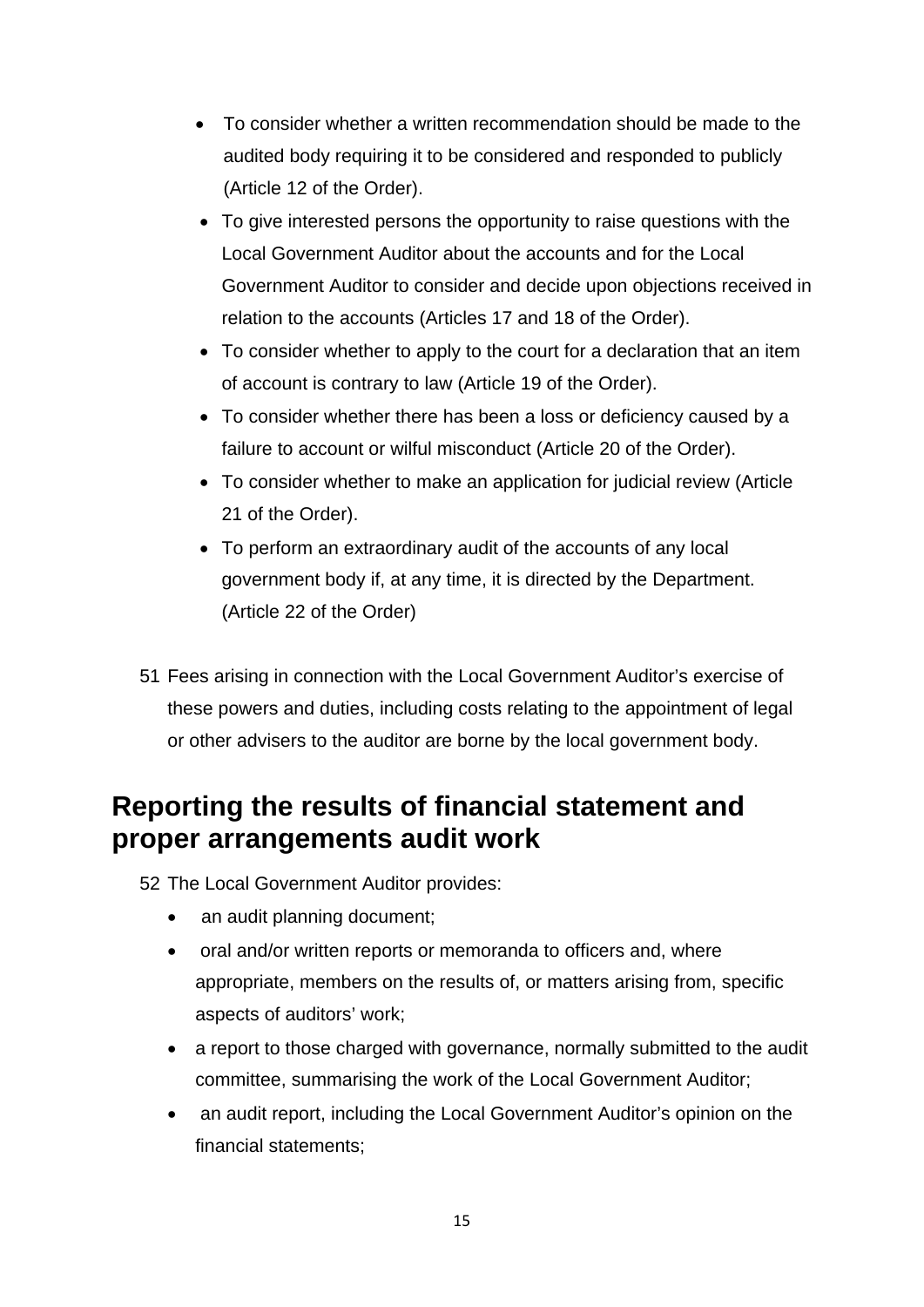- a certificate that the audit of the accounts has been completed in accordance with statutory requirements; and
- an Annual Audit Letter.
- 53 Any outputs arising from the exercise of specific powers and duties of the Local Government Auditor (see paragraph 50), the need for which may arise at any point during the audit process, are issued when appropriate.
- 54 When considering the action to be taken on audit reports, local government bodies should bear in mind the scope of the audit and responsibilities of the Local Government Auditor, as set out in the Code and as further explained in this Statement. Matters raised by the Local Government Auditor will be drawn from those that come to his/her attention during the audit. The audit cannot be relied upon to detect all errors, weaknesses or opportunities for improvements in management arrangements that might exist. Local government bodies should assess the Local Government Auditor's conclusions and recommendations for their wider implications before deciding whether to accept or implement them.
- 55 Although annual audit letters and reports may be addressed to officers or members of the local government body, they are prepared for the sole use of the local government body. Local government auditors do not have responsibilities to officers or members in their individual capacities (other than in the exercise of the local government auditors' specific powers and duties in relation to matters relating to electors' rights) or to third parties that choose to place reliance upon the reports from auditors.

### **Other relevant reporting matters under other legislation**

56 Other information may be reported to the Local Government Auditor in a specified format to enable him/her to carry out any other functions which lie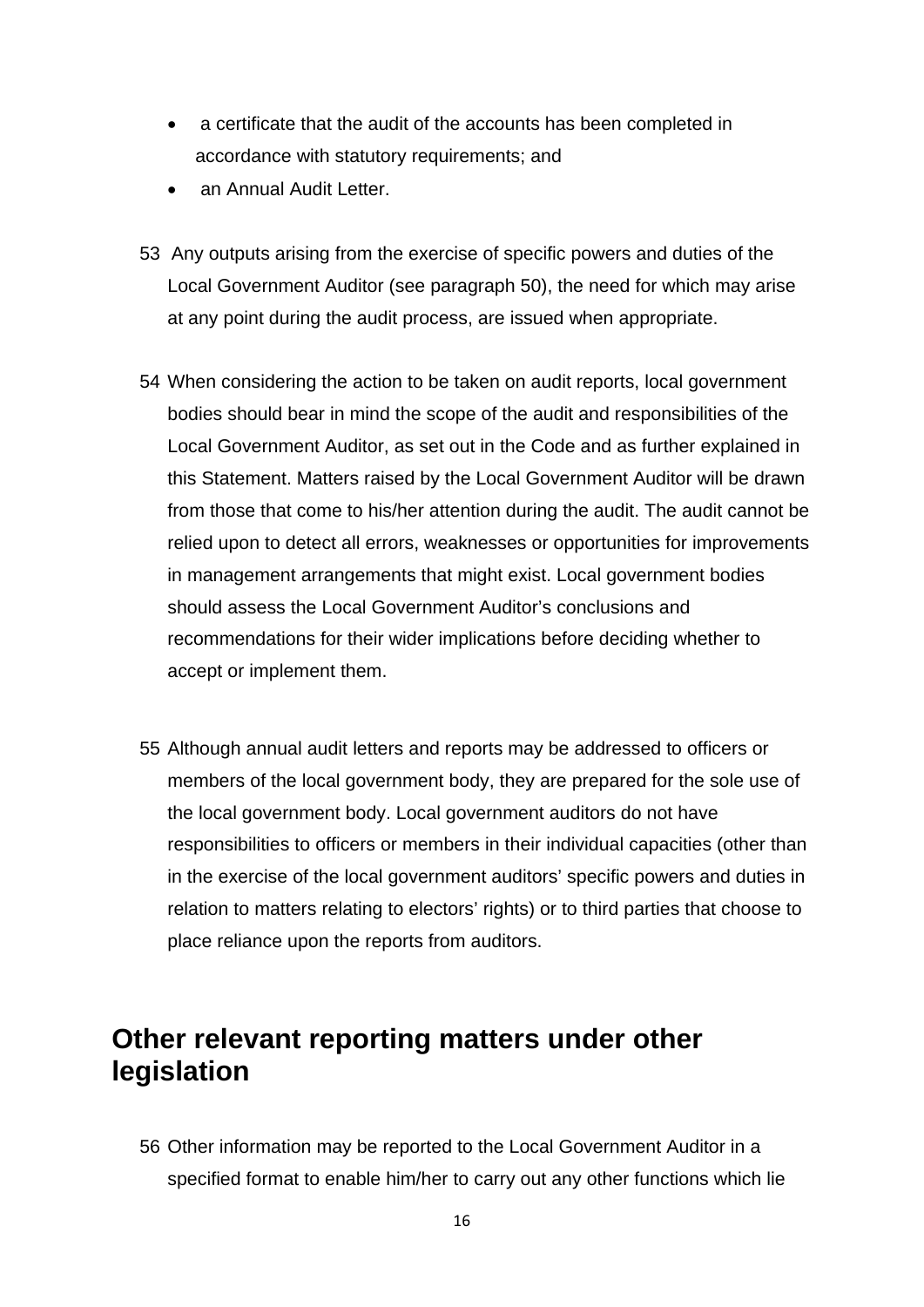outside of the Order and the Act. This can include matters relating to whistleblowing, or to assist other bodies, such as the Northern Ireland Audit Office, in carrying out its functions, such as data matching exercises ( in accordance with the Audit and Accountability (Northern Ireland) Order 2003, (as amended by the Serious Crime Act 2007) may need to be reported. This may arise at any point during the audit process.

### **Responsibilities in relation to the improvement audits and assessments**

- 57 Part 12 of the Act details the framework for continuous improvement in the delivery of council services, in the context of strategic objectives and issues that are important to those who receive the services. Councils are under a general duty to make arrangements to secure continuous improvement in the exercise of their functions.
- 58 Councils are required to set improvement objectives and put in place arrangements to deliver the objectives and publish this information in an annual improvement plan. In addition, they are required to gather information to assess improvements in their services and to issue a self assessment report annually on their performance against indicators which they have either set themselves, or that have been set by departments.
- 59 The Local Government Auditor is responsible for conducting an annual improvement assessment (conducted under section 94 of the Act) for each council to determine whether a council is likely to comply with the requirements of Part 12 of the Act. The Local Government Auditor will also undertake an improvement information and planning audit (as required under section 93 of the Act) to ascertain whether the council has discharged its duties under section 92 and the extent to which it has acted in accordance with Departmental guidance.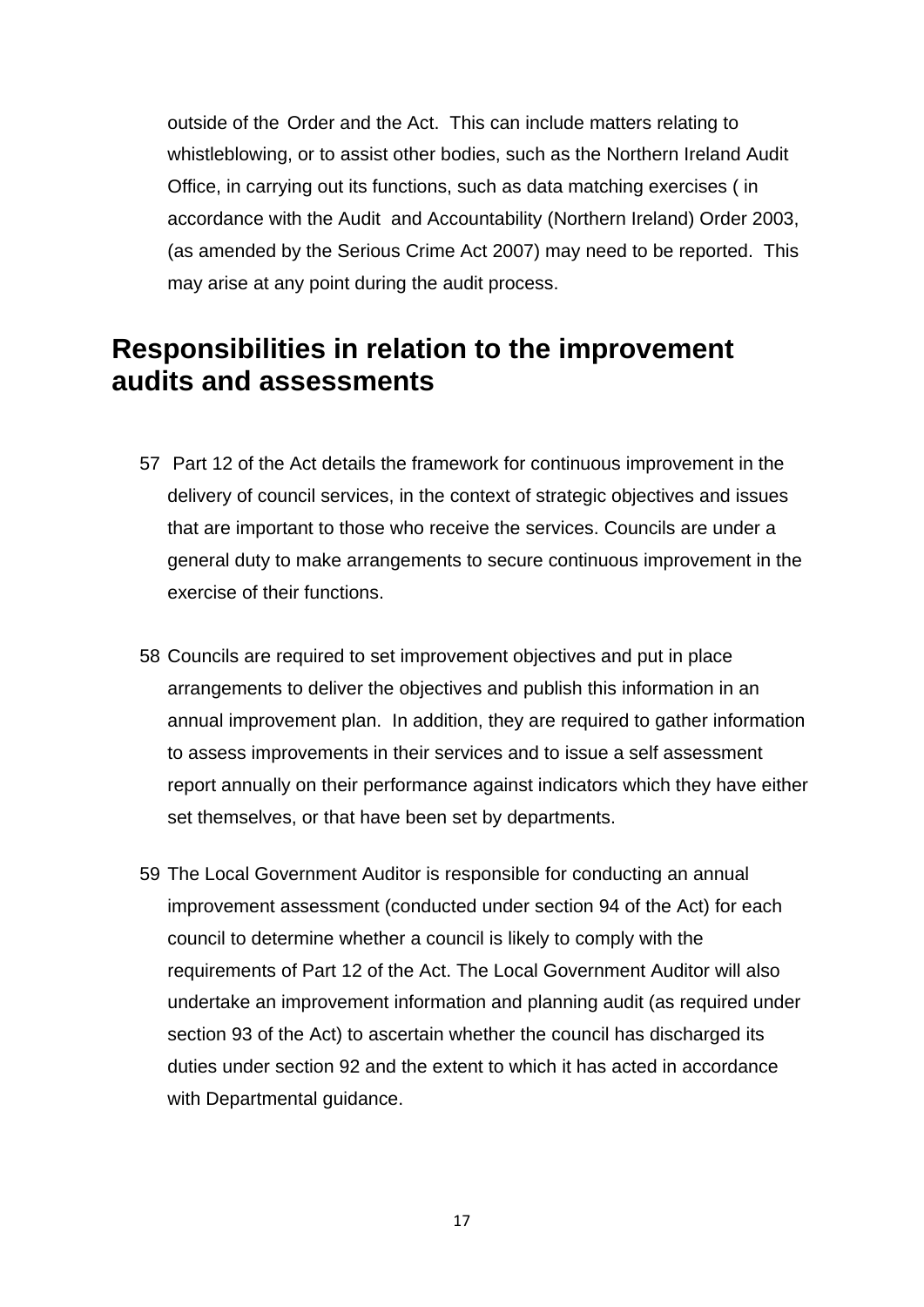60 In preparing their improvement arrangements , the Local Government Auditor expects that councils will:

- prepare a realistic improvement plan for discharging its improvement responsibilities that include clear targets and achievable timetables;
- assign responsibilities clearly to staff with the appropriate expertise and experience;
- provide necessary resources to enable delivery of the improvement plan;
- maintain adequate documentation in support of the improvement plan and the self assessment report and, at the start of the audit and assessment, provide a complete set of relevant working papers that support their content ;
- ensure that senior management monitors, supervises and reviews work to meet agreed standards and deadlines; and
- ensure that a senior individual at top management level personally reviews and approves the improvement plan and self assessment report before presentation to the auditor.
- 61 If the improvement plan or self assessment report and supporting documentation of appropriate quality are not available at the agreed dates of the audit and assessment, the Local Government Auditor may not be able to commence the programme of work as planned and, consequently may not be able to meet the planned audit and assessment timetable.
- 62 The audit and assessment fee is calculated on the basis that the improvement plan, the self assessment report and all supporting documentation are provided to an agreed timetable and are of an acceptable standard. If information is not provided to this timetable, or is provided to an unacceptable standard, the NIAO will incur additional costs in carrying out any extra work that is necessary. These additional costs are borne by the council.
- 63 In carrying out their responsibilities in relation to the performance improvement framework auditors should comply with the legislation and relevant guidance issued by the Department.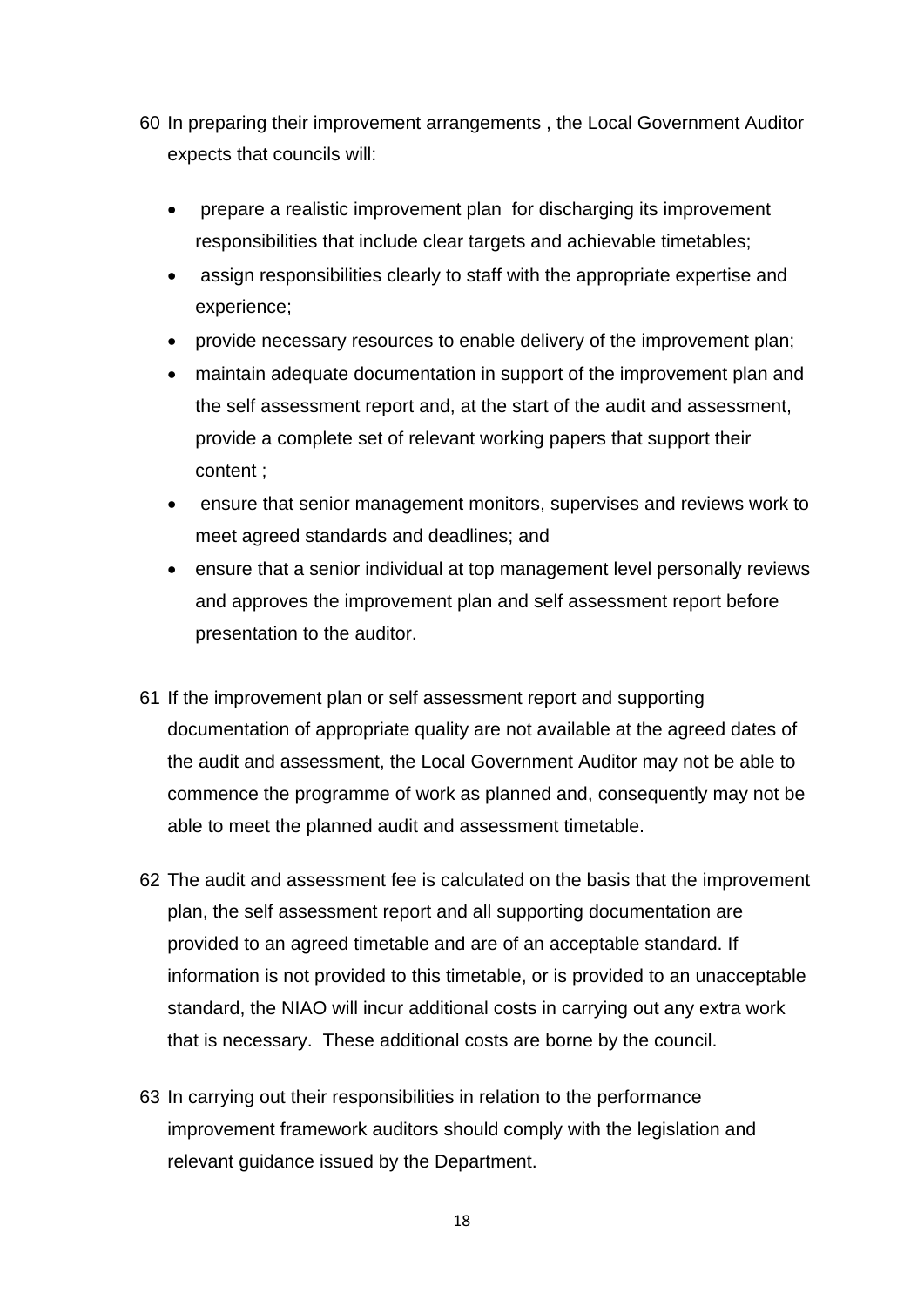- 64 The Local Government Auditor will provide a report, or reports, to the council and the Department, which will:
	- Certify that the Local Government Auditor has carried out an audit under section 93 of the Act in respect of the previous financial year
	- State whether , as a result of the audit, the Local Government Auditor believes:
		- i. That the council has discharged its duties under section 92;and
		- ii. That the council has acted in accordance with any guidance issued by the Department about the councils duties under section 92;
	- Include a certification that the Local Government Auditor has carried out an assessment under section 94 in respect of the financial year;
	- State whether, as a result of the assessment the Local Government Auditor believes that the council is likely to comply with the requirements of Part 12 of the Act during the financial year;
	- If appropriate, recommend any action that the council should take in order to comply with Part 12 of the Act;
	- If appropriate recommend that the Department should give a direction under section 100 of the Act and, if so, the type of direction
	- State whether, in light of the audit and assessment the Local Government Auditor is minded to carry out a special inspection under section 98 of the Act.
- 65 Auditors plan and perform their audit and assessment in compliance with the requirements of the Code and with relevant quality control standards. The auditors' work is proportionate and is designed to meet the Local Government Auditor's statutory responsibilities, applying the auditors' professional judgement to tailor their work to the circumstances in place at the council. The auditors conduct their work economically, efficiently and effectively, and in as timely a way as possible.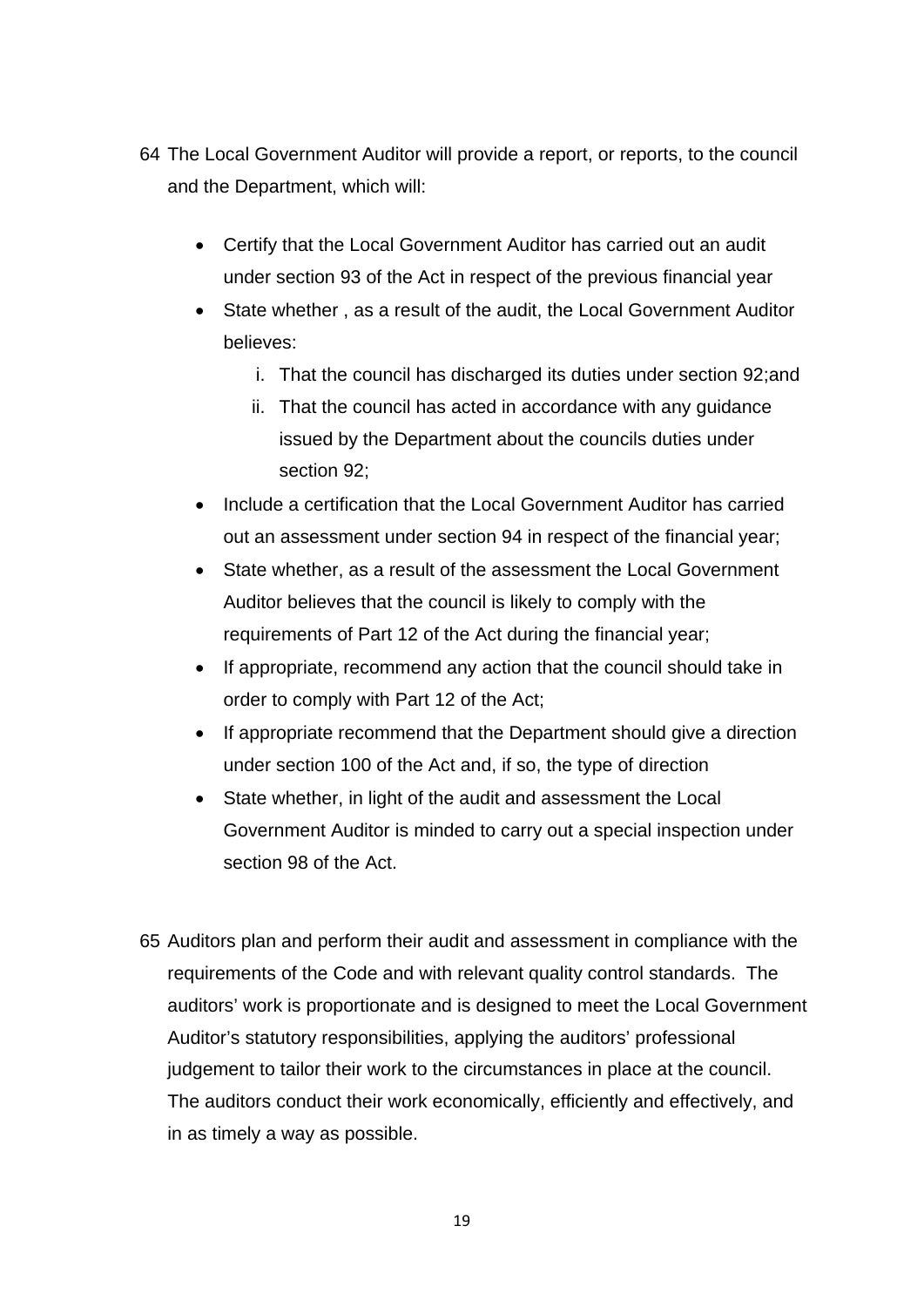- 66 In carrying out their work, the auditors exercise professional scepticism. They obtain and document such information and explanations as they consider necessary to provide sufficient, appropriate evidence in support of their judgements, which will be used by the Local Government Auditor to form his/her opinions.
- 67 Auditors will evaluate relevant performance improvement systems, and associated internal controls for the purpose of supporting the Local Government Auditor's assessment. However, they do not provide assurance to the local government bodies on the operational effectiveness of specific systems and controls or their wider system of internal control. Where auditors identify any weaknesses in such systems and controls, they will be brought to the attention of the local government body, but auditors cannot be expected to identify all weaknesses that may exist.
- 68 Auditors review whether the improvement plan and self assessment report have been presented in accordance with relevant requirements and reports if it does not meet these requirements. In doing so the auditors take into account their knowledge of the local government body gained through their work in relation to the audit of the financial statements and through their work in relation to the body's arrangements for securing economy, efficiency and effectiveness in the use of its resources.

### **Reporting the results of improvement audit and assessment work**

69 The Local Government Auditor provides:

- an audit and assessment planning document;
- An annual report (or reports) to the council and the Department, in relation to section 95 of the Act;
- A special inspection report ( where required); and
- A published annual improvement report for each financial year which summarises or reproduces the section 95 report and (where relevant) any special inspection report.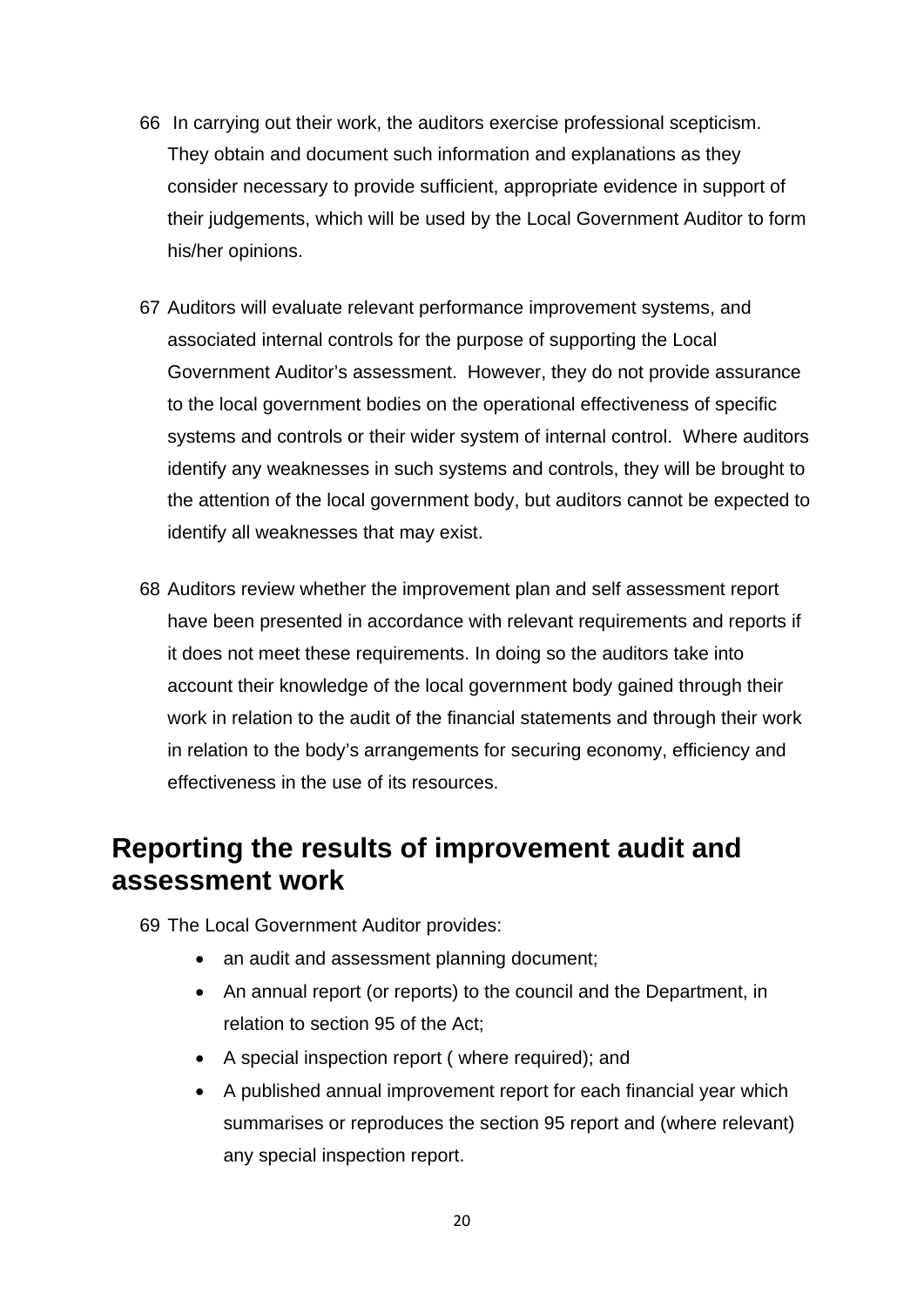- 70 When considering the action to be taken on these reports, councils should bear in mind the scope of the audit and assessment and responsibilities of the Local Government Auditor, as set out in the Act, the Department's guidance and the Code and in this Statement. Matters raised by the Local Government Auditor will be drawn from those that come to his/her attention during the audit and assessment. The audit and assessment cannot be relied upon to detect all weaknesses or opportunities for improvements in the council's performance improvement arrangements that might exist. Councils should assess the Local Government Auditor's conclusions and any recommendations for their wider implications before deciding whether to accept or implement them.
- 71 Although the reports relating to schedule 95 of the Act may be addressed to officers or members of the council and the Department, they are prepared for the sole use of the council and the Department. Auditors do not have responsibilities to officers or members in their individual capacities or to third parties that choose to place reliance upon the reports.

### **Ad hoc requests for the Local Government Auditors views**

- 72 There may be occasions when local government bodies will seek the views of auditors on the legality, accounting treatment or value for money of a transaction before embarking upon it. In such cases, auditors will be as helpful as possible, but are precluded from giving a definite view in any case because auditors:
	- must not prejudice their independence by being involved in the decision-making processes of the local government body;
	- are not financial, legal or performance improvement advisers to the local government body; and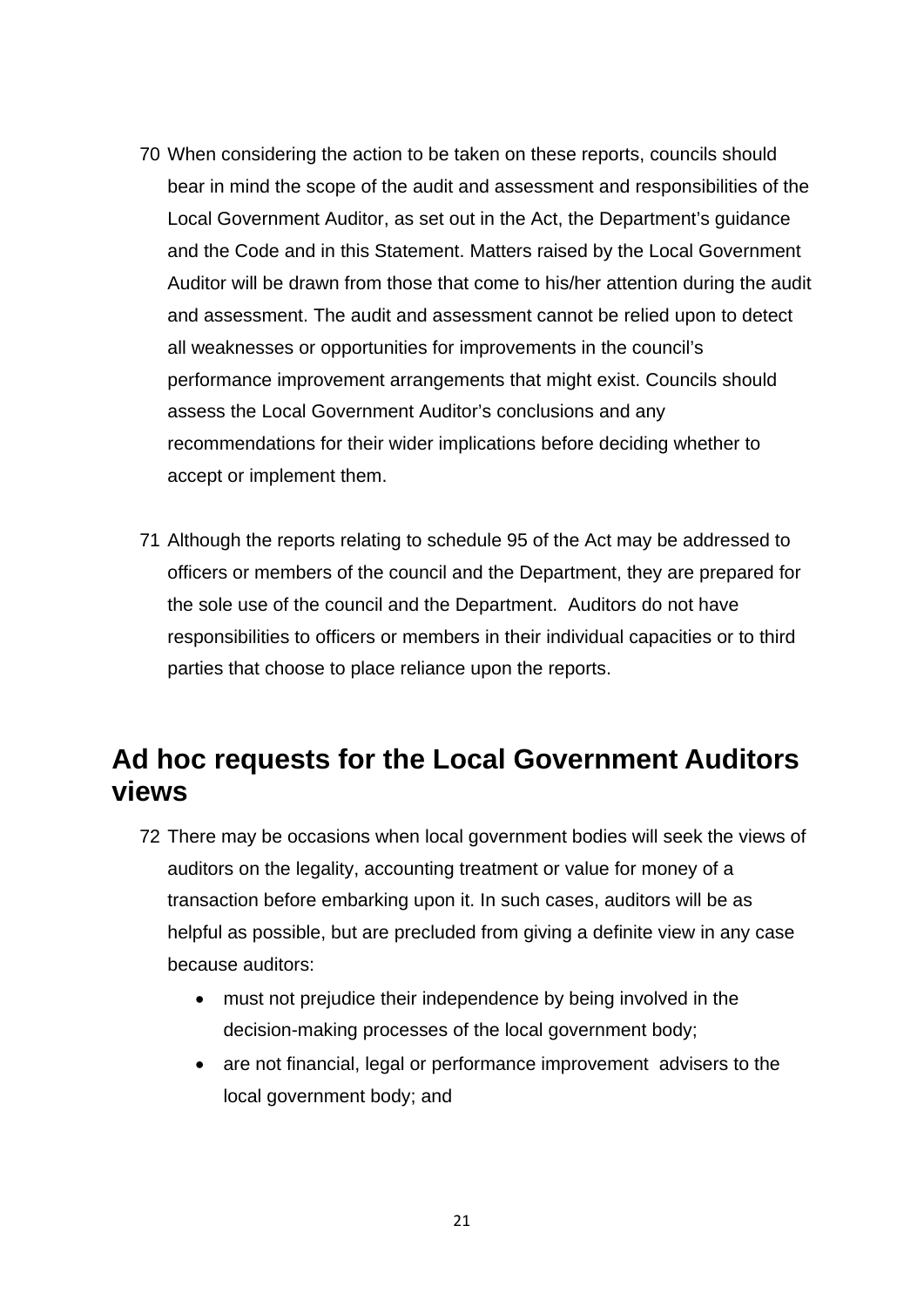- may not act in any way that might fetter their ability to exercise the special powers conferred upon the Local Government Auditor by statute.
- 73 In response to such requests, the Local Government Auditor can offer only an indication as to whether anything in the information available to him/her at the time of forming a view could cause them to consider exercising the specific powers conferred upon him/her by statute. Any response from the Local Government Auditor should not be taken as suggesting that the proposed transaction or course of action will be exempt from challenge in future, whether by the Local Government Auditor or others entitled to raise objection to it. It is the responsibility of the local government body to decide whether to embark on any transaction.

### **Access to information**

- 74 The Local Government Auditor has wide-ranging rights of access to documents and information in relation to the audit under Article 7 of the Order. Such rights apply not only to documents and information held by the local government body and its members and staff, including documents held in electronic form, but also to the local government body's partners and contractors, whether in the public, private or voluntary sectors ( as per Chapter Eight of the Code).
- 75 The Freedom of Information Act does not apply to the Local Government Audit function as it is not designated a public authority for the purposes of the Act. Local government bodies wishing to disclose information obtained from the Local Government Auditor (in response to a Freedom of Information request) are required to consult with the Local Government Auditor before taking any decision to disclose such information.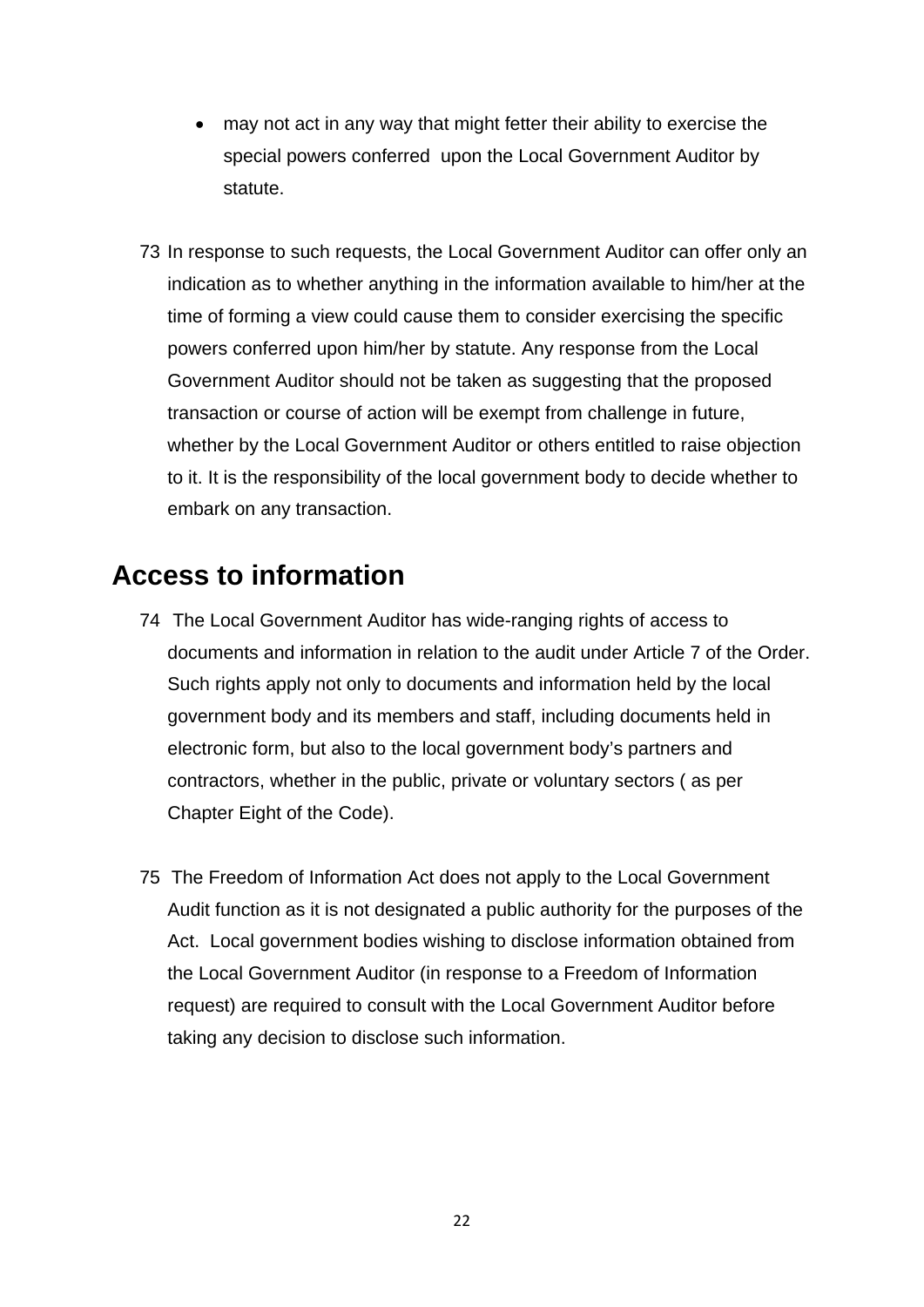#### **Proceeds of Crime reporting**

- 76 The C&AG, as head of the NIAO, is a relevant person within the meaning of the Money Laundering Regulations 2007. As such, all NIAO staff (which includes the Local Government Auditor) are required to report all knowledge or suspicion, or reasonable grounds to know or suspect, that a criminal offence giving rise to any direct or indirect benefit from criminal conduct has been committed, regardless of whether that offence has been committed by their client or by a third party.
- 77 If as part of the auditors work there is knowledge or suspicion, or have reasonable grounds to know or suspect, that such offences have been committed the C&AG is required to make a report to the National Crime Agency (NCA). In such circumstances it is not practice to discuss such reports with the audited body because of the restrictions imposed by the "tipping off" provisions of the anti-money laundering legislation.
- 78 From 1 April 2016 audited bodies have been asked to report suspected frauds to the Local Government Auditor on a more formal basis. Informing the auditors, or being aware of the auditors knowledge or suspicion of a fraud, does not absolve the audited body of this responsibility.

#### **Grant claims and returns – certification**

79 The Local Government Auditor agrees to make certification arrangements in accordance with the framework set out in the "Statement of Responsibilities of Grant-Paying Bodies, Local Government Bodies and the Chief Local Government Auditor in relation to Claims and Returns" (June 2013) and the "Chief Local Government Auditor Claim and Returns Certification Instructions" (June 2013) . The responsibility for ensuring the completion, accuracy and completeness of grant claims and returns lies with the local government body. Grant-paying bodies may require independent examination as a condition of their acceptance of claims and returns and may ask the Local Government